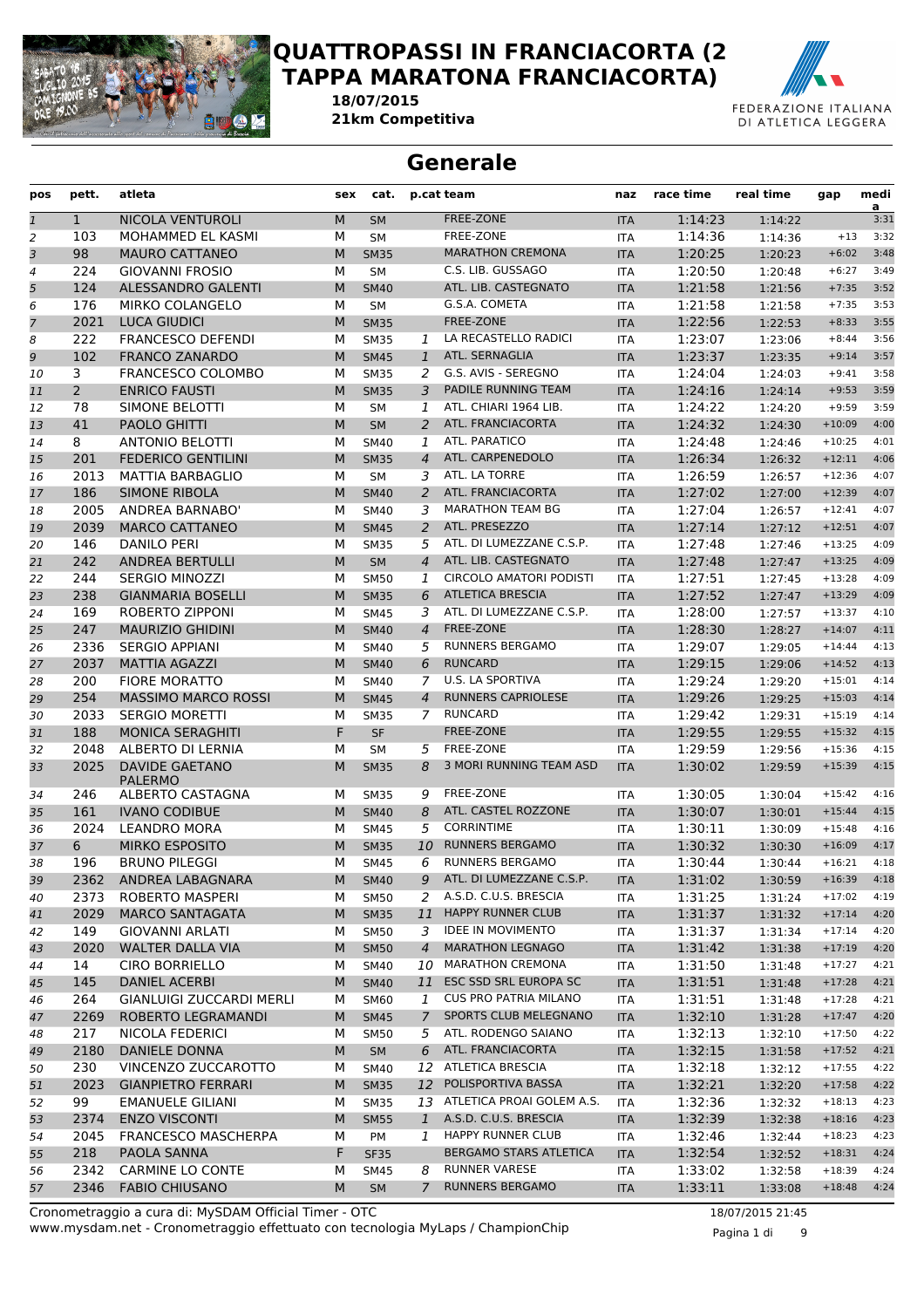| pos      | pett.       | atleta                                           | sex    | cat.                       |    | p.cat team                                | naz                      | race time          | real time          | gap                  | medi<br>a    |
|----------|-------------|--------------------------------------------------|--------|----------------------------|----|-------------------------------------------|--------------------------|--------------------|--------------------|----------------------|--------------|
| 58       | 2157        | <b>ROBERTO VIGORELLI</b>                         | M      | <b>SM35</b>                | 14 | <b>RUNNERS CAPRIOLESE</b>                 | <b>ITA</b>               | 1:33:15            | 1:33:08            | $+18:52$             | 4:24         |
| 59       | 2370        | PIERCARLO PALMIRI                                | М      | <b>SM45</b>                | 9  | <b>ATLETICA BRESCIA</b>                   | <b>ITA</b>               | 1:33:25            | 1:33:21            | $+19:02$             | 4:25         |
| 60       | 30          | <b>DOMENICO BARBONE</b>                          | M      | <b>SM35</b>                | 15 | <b>ASD MANFREDONIA CORRE</b>              | <b>ITA</b>               | 1:33:32            | 1:33:30            | $+19:09$             | 4:25         |
| 61       | 48          | <b>CARLO MAGNI</b>                               | м      | <b>SM45</b>                | 10 | LA RECASTELLO RADICI                      | <b>ITA</b>               | 1:33:35            | 1:33:32            | $+19:12$             | 4:25         |
| 62       | 170         | <b>GIANLUCA GRASSI</b>                           | M      | <b>SM50</b>                | 6  | C.T.L. 3 ATLETICA                         | <b>ITA</b>               | 1:33:35            | 1:33:35            | $+19:12$             | 4:26         |
| 63       | 195         | <b>GIANLUCA PAGNONCELLI</b>                      | М      | <b>SM50</b>                | 7  | <b>RUNNERS BERGAMO</b>                    | <b>ITA</b>               | 1:33:43            | 1:33:40            | $+19:20$             | 4:26         |
| 64       | 2034        | <b>FABIO DUCOLI</b>                              | M      | <b>SM</b>                  | 8  | <b>CORRINTIME</b>                         | <b>ITA</b>               | 1:33:52            | 1:33:38            | $+19:29$             | 4:26         |
| 65       | 209         | <b>GABRIELE GRASSI</b>                           | М      | <b>SM</b>                  | 9  | <b>RUNNERS CAPRIOLESE</b>                 | <b>ITA</b>               | 1:33:57            | 1:33:55            | $+19:34$             | 4:27         |
| 66       | 2354        | <b>GIUSEPPE SERTORI</b>                          | M      | <b>SM35</b>                | 16 | <b>RUNNERS CAPRIOLESE</b>                 | <b>ITA</b>               | 1:34:01            | 1:33:31            | $+19:38$             | 4:25         |
| 67       | 226         | <b>FRANCESCO ROZZINI</b>                         | М      | <b>SM</b>                  | 10 | <b>ATLETICA BRESCIA</b>                   | <b>ITA</b>               | 1:34:02            | 1:33:57            | $+19:39$             | 4:27         |
| 68       | 172         | <b>FABIO ESPOSTO</b>                             | M      | <b>SM35</b>                | 17 | ATL. LIB. CASTEGNATO                      | <b>ITA</b>               | 1:34:06            | 1:34:03            | $+19:43$             | 4:27         |
| 69       | 82          | <b>EMANUELE RICCARDI</b>                         | М      | <b>SM45</b>                |    | 11 C.T.L. 3 ATLETICA                      | <b>ITA</b>               | 1:34:11            | 1:34:07            | $+19:48$             | 4:27         |
| 70       | 4           | <b>MONICA BACCANELLI</b>                         | F      | <b>SF40</b>                |    | ATL. GAVARDO '90 LIB.                     | <b>ITA</b>               | 1:34:17            | 1:34:12            | $+19:54$             | 4:27         |
| 71       | 228         | <b>BARBARA OTTELLI</b>                           | F      | <b>SF45</b>                |    | A.S.D. C.U.S. BRESCIA                     | <b>ITA</b>               | 1:34:23            | 1:34:18            | $+20:00$             | 4:28         |
| 72       | 2026        | <b>LUCIANO BUIZZA</b>                            | M      | <b>SM45</b>                |    | 12 U.S. LA SPORTIVA                       | <b>ITA</b>               | 1:34:40            | 1:34:36            | $+20:17$             | 4:29         |
| 73       | 2010        | NICOLA ANGIONI                                   | М      | <b>SM</b>                  | 11 | <b>MARATHON CREMONA</b>                   | <b>ITA</b>               | 1:34:45            | 1:34:42            | $+20:22$             | 4:29         |
| 74       | 2004        | <b>VIRGINIO BERGAMASCHI</b>                      | M      | <b>SM45</b>                | 13 | <b>MARATHON TEAM BG</b>                   | <b>ITA</b>               | 1:34:57            | 1:34:49            | $+20:34$             | 4:29         |
| 75       | 2006        | <b>MAURIZIO GALLI</b>                            | М      | <b>SM</b>                  | 12 | <b>GS AVIS TREVIGLIO G.</b>               | <b>ITA</b>               | 1:35:02            | 1:34:57            | $+20:39$             | 4:30         |
| 76       | 2328        | <b>MASSIMILIANO TONELLI</b>                      | M      | <b>SM40</b>                | 13 | <b>FREE-ZONE</b>                          | <b>ITA</b>               | 1:35:10            | 1:35:05            | $+20:47$             | 4:30         |
| 77       | 215         | SILVIO DARIO FRANZONI                            | М      | <b>SM50</b>                | 8  | <b>RUNNERS CAPRIOLESE</b>                 | <b>ITA</b>               | 1:35:13            | 1:35:09            | $+20:50$             | 4:30         |
| 78       | 2019        | <b>STEPHAN NICOLINI</b>                          | M      | <b>SM50</b>                | 9  | <b>HAPPY RUNNER CLUB</b>                  | <b>ITA</b>               | 1:35:13            | 1:35:09            | $+20:50$             | 4:30         |
| 79       | 155         | <b>GIANBATTISTA CAPOFERRI</b>                    | М      | <b>SM50</b>                | 10 | ATL. VILLONGO                             | <b>ITA</b>               | 1:35:14            | 1:35:12            | $+20:51$             | 4:30         |
| 80       | 2027        | <b>MATTEO MARTINELLI</b>                         | M      | <b>SM</b>                  | 13 | A.S.D. S.S. LIMONESE                      | <b>ITA</b>               | 1:35:27            | 1:35:22            | $+21:04$             | 4:31         |
| 81       | 2038        | ALESSANDRO ASPERTI                               | М      | <b>SM35</b>                | 18 | <b>RUNCARD</b><br><b>U.S. LA SPORTIVA</b> | <b>ITA</b>               | 1:35:52            | 1:35:42            | $+21:29$             | 4:32<br>4:33 |
| 82       | 134         | <b>MAURIZIO OLMI</b>                             | M      | <b>SM50</b>                | 11 |                                           | <b>ITA</b>               | 1:36:18            | 1:36:16            | $+21:55$             |              |
| 83       | 2158<br>236 | <b>MARCO PAROLINI</b><br><b>ALESSANDRO COMAI</b> | M      | <b>SM</b>                  | 14 | <b>SPORT FITNESS &amp; CO. SRL</b>        | <b>ITA</b>               | 1:36:21<br>1:36:50 | 1:36:00            | $+21:58$<br>$+22:27$ | 4:32<br>4:35 |
| 84       | 2297        |                                                  | M      | <b>SM</b>                  | 15 | <b>BIKE &amp; RUN</b>                     | <b>ITA</b>               |                    | 1:36:42            | $+22:31$             | 4:34         |
| 85       | 2306        | LUCA STABILE<br><b>PAOLA PICOTTI</b>             | м<br>F | <b>SM45</b><br><b>SF40</b> | 14 | FREE-ZONE                                 | <b>ITA</b><br><b>ITA</b> | 1:36:54<br>1:37:01 | 1:36:23            | $+22:38$             | 4:35         |
| 86       | 2331        | <b>DAVIDE LECCHI</b>                             | М      | <b>SM</b>                  |    | 16 ATL. FRANCIACORTA                      | <b>ITA</b>               | 1:37:10            | 1:36:58            | $+22:47$             | 4:35         |
| 87<br>88 | 2161        | <b>DEVIS BODINI</b>                              | M      | <b>SM35</b>                | 19 | ATL. FRANCIACORTA                         | <b>ITA</b>               | 1:37:11            | 1:36:54<br>1:36:52 | $+22:48$             | 4:35         |
| 89       | 177         | ROBERTO MANIACI                                  | M      | <b>SM40</b>                |    | 14 BAIA DEL SOLE ALASSIO-                 | <b>ITA</b>               | 1:37:18            | 1:37:13            | $+22:55$             | 4:36         |
| 90       | 2036        | <b>GIANLUCA LOSIO</b>                            | M      | <b>SM</b>                  | 17 | <b>RASCHIANI TRIATHLON</b>                | <b>ITA</b>               | 1:37:24            | 1:37:18            | $+23:01$             | 4:36         |
| 91       | 227         | <b>MAURO BRIONI</b>                              | М      | <b>SM50</b>                | 12 | A.S.D. C.U.S. BRESCIA                     | <b>ITA</b>               | 1:37:26            | 1:37:20            | $+23:03$             | 4:36         |
| 92       | 2179        | <b>MARCELLO LAMBERTI</b>                         | M      | <b>SM40</b>                | 15 | FREE-ZONE                                 | <b>ITA</b>               | 1:37:40            | 1:37:31            | $+23:17$             | 4:37         |
| 93       | 2032        | <b>MARCO MANENTI</b>                             | М      | <b>SM</b>                  | 18 | FREE-ZONE                                 | <b>ITA</b>               | 1:37:49            | 1:37:29            | $+23:26$             | 4:37         |
| 94       | 2044        | ROBERTO MESSAGLIA                                | M      | <b>SM45</b>                | 15 | <b>ASD GIANNONERUNNING</b>                | <b>ITA</b>               | 1:37:56            | 1:37:42            | $+23:33$             | 4:37         |
| 95       | 225         | <b>MASSIMO SACCHI</b>                            | М      | <b>SM35</b>                | 20 | <b>ESC SSD SRL EUROPA SC</b>              | <b>ITA</b>               | 1:37:56            | 1:37:53            | $+23:33$             | 4:38         |
| 96       | 55          | <b>SIMONE D'ONOFRIO</b>                          | M      | <b>SM40</b>                | 16 | RUNNING CAZZAGO SAN                       | <b>ITA</b>               | 1:38:21            | 1:38:16            | $+23:58$             | 4:39         |
| 97       | 219         | ALDO CITTADINI                                   | М      | <b>SM45</b>                |    | 16 RUNNERS CAPRIOLESE                     | ITA                      | 1:38:25            | 1:38:20            | $+24:02$             | 4:39         |
| 98       | 223         | PIETRO MOR                                       | M      | SM                         |    | 19 A.S.D. SAN FILIPPO RUNNERS             | <b>ITA</b>               | 1:38:33            | 1:38:25            | $+24:10$             | 4:39         |
| 99       | 127         | <b>ENNIO BUSSENI</b>                             | М      | <b>SM45</b>                |    | 17 ATL. VIGHENZI PADENGHE                 | ITA                      | 1:38:36            | 1:38:30            | $+24:13$             | 4:40         |
| 100      | 240         | <b>MASSIMO RIZZARDI</b>                          | M      | <b>SM50</b>                |    | 13 A.S.D. C.U.S. BRESCIA                  | <b>ITA</b>               | 1:38:45            | 1:38:39            | $+24:22$             | 4:40         |
| 101      | 2011        | <b>BRUNO TREACHI</b>                             | М      | <b>SM</b>                  |    | 20 INDIVIDUALE                            | ITA                      | 1:38:56            | 1:38:53            | $+24:33$             | 4:41         |
| 102      | 2364        | GIACOMO ORIZIO                                   | M      | <b>SM35</b>                |    | 21 YOUNG RUNNING                          | <b>ITA</b>               | 1:39:01            | 1:38:53            | $+24:38$             | 4:41         |
| 103      | 107         | STEFANO DELBARBA                                 | М      | <b>SM40</b>                |    | 17 TEAM OTC COMO                          | ITA                      | 1:39:02            | 1:38:58            | $+24:39$             | 4:41         |
| 104      | 140         | <b>SERGIO METELLI</b>                            | M      | <b>SM45</b>                | 18 | FREE-ZONE                                 | <b>ITA</b>               | 1:39:02            | 1:38:54            | $+24:39$             | 4:41         |
| 105      | 213         | <b>MAURIZIO TESTA</b>                            | М      | <b>SM45</b>                |    | 19 RUNNERS CAPRIOLESE                     | ITA                      | 1:39:06            | 1:38:57            | $+24:43$             | 4:41         |
| 106      | 73          | <b>STEFANO SOLIGON</b>                           | M      | <b>SM</b>                  |    | 21 ATL. SERNAGLIA                         | <b>ITA</b>               | 1:39:13            | 1:39:12            | $+24:50$             | 4:42         |
| 107      | 59          | <b>RAMON TEDOLDI</b>                             | М      | SM40                       |    | 18 NEW ATHLETICS SULZANO                  | ITA                      | 1:39:14            | 1:39:06            | $+24:51$             | 4:41         |
| 108      | 106         | <b>ANDREA GIORGINI</b>                           | M      | <b>SM</b>                  |    | 22 TRICOLORE SPORT                        | <b>ITA</b>               | 1:39:16            | 1:39:07            | $+24:53$             | 4:41         |
| 109      | 2079        | <b>MARCO BRENTARO</b>                            | М      | <b>SM35</b>                | 22 | <b>MARATHON LEGNAGO</b>                   | ITA                      | 1:39:19            | 1:38:57            | $+24:56$             | 4:41         |
| 110      | 234         | ANDREA PATERNOSTER                               | M      | SM                         |    | 23 ATLETICA BRESCIA                       | <b>ITA</b>               | 1:39:25            | 1:39:20            | $+25:02$             | 4:42         |
| 111      | 53          | FEDERICA BIEMMI                                  | F      | <b>SF40</b>                |    | SPORT&FITNESS SRL SOCIETA' ITA            |                          | 1:39:27            | 1:39:22            | $+25:04$             | 4:42         |
| 112      | 76          | <b>MAURO PRETE</b>                               | M      | <b>SM40</b>                |    | 19 ATL. AMATORI CORIGLIANO                | <b>ITA</b>               | 1:39:30            | 1:39:28            | $+25:07$             | 4:42         |
| 113      | 2174        | ANDREA BLESIO                                    | М      | <b>SM35</b>                |    | 23 EQUIPE RUNNING                         | ITA                      | 1:39:38            | 1:39:13            | $+25:15$             | 4:42         |
| 114      | 2155        | <b>FABIO ARESI</b>                               | M      | SM                         |    | 24 ATL. FRANCIACORTA                      | <b>ITA</b>               | 1:39:43            | 1:39:23            | $+25:20$             | 4:42         |
| 115      | 160         | <b>CLAUDIO ZORZI</b>                             | М      | <b>SM35</b>                |    | 24 PADILE RUNNING TEAM                    | ITA                      | 1:39:50            | 1:39:45            | $+25:27$             | 4:43         |
| 116      | 154         | LORENZO MINO                                     | M      | <b>SM40</b>                |    | 20 ESC SSD SRL EUROPA SC                  | <b>ITA</b>               | 1:40:02            | 1:39:48            | $+25:39$             | 4:43         |
| 117      | 207         | RICCARDO CORIONI                                 | М      | <b>SM35</b>                |    | 25 RUNNERS CAPRIOLESE                     | ITA                      | 1:40:09            | 1:40:01            | $+25:46$             | 4:44         |
| 118      | 2089        | <b>ANDREA BENELLI</b>                            | M      | <b>SM40</b>                |    | 21 G.S. ZELOFORAMAGNO                     | <b>ITA</b>               | 1:40:10            | 1:39:53            | $+25:47$             | 4:44         |
| 119      | 180         | STEFANO BOSIO                                    | М      | SM40                       |    | 22 ATL. FRANCIACORTA                      | ITA                      | 1:40:22            | 1:40:18            | $+25:59$             | 4:45         |
| 120      | 2031        | <b>MARCO TENCA</b>                               | M      | <b>SM35</b>                | 26 | <b>CORRI X BRESCIA</b>                    | <b>ITA</b>               | 1:40:34            | 1:40:27            | $+26:11$             | 4:45         |
| 121      | 57          | <b>FABIO FERRARI</b>                             | М      | <b>SM45</b>                |    | 20 U.S. LA SPORTIVA                       | ITA                      | 1:40:36            | 1:40:30            | $+26:13$             | 4:45         |

Pagina 2 di 9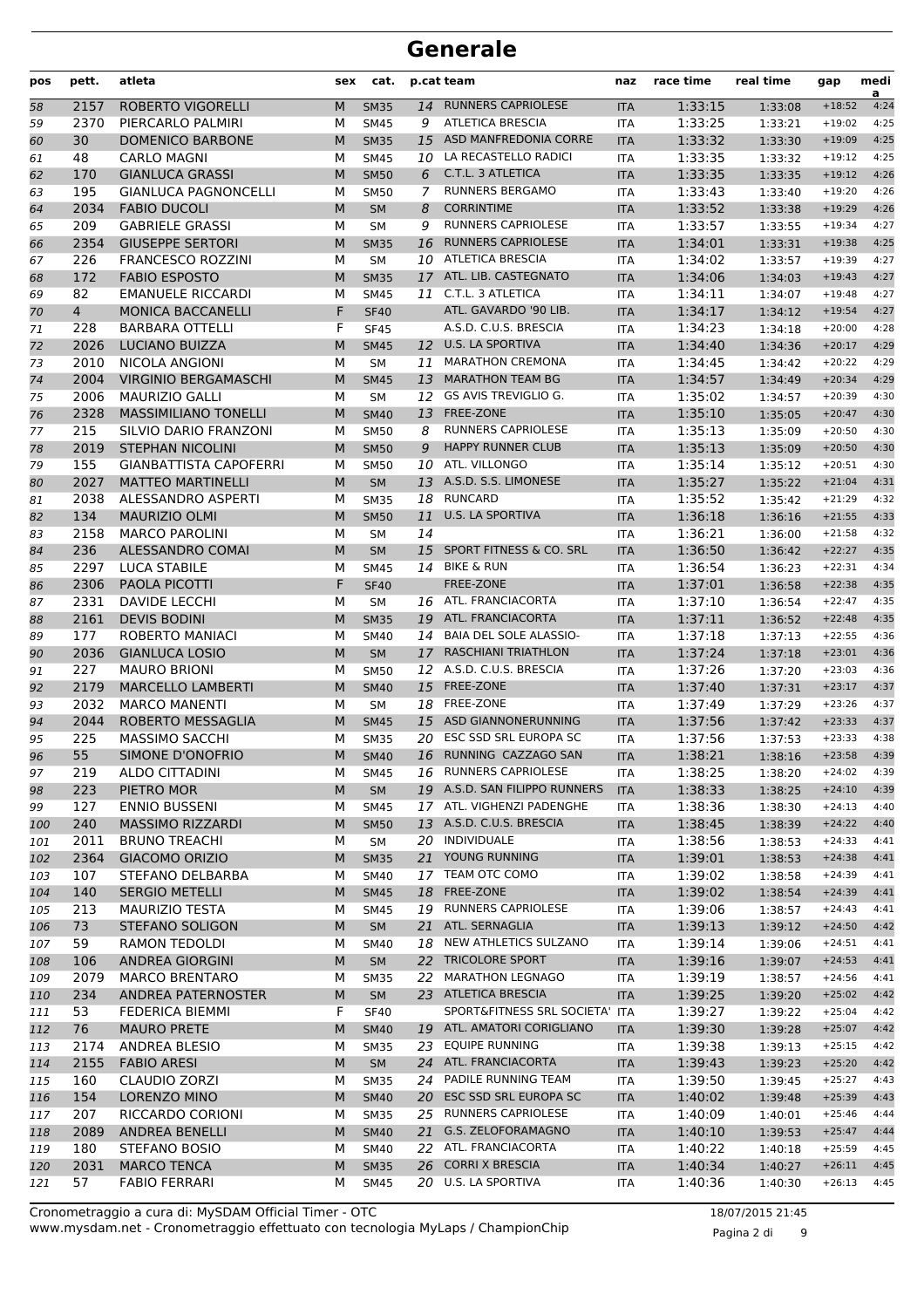| <b>MARCIATORI SAN GIORGIO</b><br>2305<br><b>MARCO MARINO</b><br>M<br>21<br>1:40:47<br><b>SM45</b><br>122<br><b>ITA</b>                                                                   |                    | a                                    |
|------------------------------------------------------------------------------------------------------------------------------------------------------------------------------------------|--------------------|--------------------------------------|
|                                                                                                                                                                                          | 1:40:39            | 4:46<br>$+26:24$                     |
| 2092<br><b>RUNTOME ASD</b><br><b>CLAUDIO GROSSI</b><br>М<br><b>SM40</b><br>23<br>1:40:49<br>123<br><b>ITA</b>                                                                            | 1:40:29            | 4:45<br>$+26:26$                     |
| 10<br><b>BRUNO PICCITTO</b><br>M<br><b>RUNNERS CAPRIOLESE</b><br><b>SM55</b><br>2<br>1:40:56<br>124<br><b>ITA</b>                                                                        | 1:40:54            | 4:46<br>$+26:33$                     |
| G.S. S.ANGELA AVIS<br>2122<br><b>MANUEL MARTINELLI</b><br>1:40:57<br>М<br>27<br>125<br><b>SM35</b><br><b>ITA</b>                                                                         | 1:40:47            | $+26:34$<br>4:46                     |
| ATL. CELLATICA<br>245<br><b>GIANLUIGI BOLPAGNI</b><br>M<br><b>SM40</b><br>24<br>1:41:00<br>126<br><b>ITA</b>                                                                             | 1:40:53            | $+26:37$<br>4:46                     |
| 2015<br>22 RUNCARD<br>MASSIMILIANO PEZZOTTI<br>М<br><b>SM45</b><br><b>ITA</b><br>1:41:10<br>127                                                                                          | 1:40:46            | $+26:47$<br>4:46                     |
| 2097<br><b>ANDREA PASOTTI</b><br>23<br><b>RUNCARD</b><br>1:41:11<br>M<br><b>SM45</b><br>128<br><b>ITA</b>                                                                                | 1:40:46            | 4:46<br>$+26:48$                     |
| 2156<br>25<br>1:41:14<br>ALBERTO CITERIO<br>М<br>SM40<br><b>ITA</b><br>129                                                                                                               | 1:40:53            | 4:46<br>$+26:51$                     |
| 2123<br><b>NICOLA VENINI</b><br><b>RUNCARD</b><br>M<br><b>SM35</b><br>28<br><b>ITA</b><br>1:41:16<br>130                                                                                 | 1:40:54            | $+26:53$<br>4:46                     |
| <b>RUNCARD</b><br>2322<br><b>FRANCESCO TOCCAGNI</b><br>М<br>29<br>1:41:16<br>131<br><b>SM35</b><br><b>ITA</b>                                                                            | 1:40:55            | $+26:53$<br>4:46                     |
| 96<br><b>MASSIMO REBOLLINI</b><br>M<br><b>ATLETICA BRESCIA</b><br>132<br><b>SM40</b><br>26<br><b>ITA</b><br>1:41:19                                                                      | 1:41:12            | $+26:56$<br>4:47                     |
| 257<br>RICCARDO SCOLARI<br>ATL. FRANCIACORTA<br>М<br><b>SM55</b><br>3<br><b>ITA</b><br>1:41:29<br>133                                                                                    | 1:41:24            | $+27:06$<br>4:48                     |
| <b>G.P. TURRISTI MONTEGROTTO</b><br>250<br><b>VALERIO IODICE</b><br>27<br>1:41:32<br>M<br><b>SM40</b><br><b>ITA</b><br>134                                                               | 1:41:32            | 4:48<br>$+27:09$                     |
| 2035<br><b>GIANLUCA CARLA'</b><br>24 A.S.D. BIPEDI<br>1:41:33<br>М<br><b>SM45</b><br>135<br><b>ITA</b>                                                                                   | 1:41:26            | 4:48<br>$+27:10$                     |
| 40<br><b>CORRINTIME</b><br><b>FRANCESCO PEDERSOLI</b><br>M<br>28<br>1:41:33<br><b>SM40</b><br>136<br><b>ITA</b>                                                                          | 1:41:28            | 4:48<br>$+27:10$                     |
| <b>RUNNERS CAPRIOLESE</b><br>210<br><b>GIANFRANCO LODA</b><br>1:41:37<br>137<br>М<br><b>SM55</b><br>4<br><b>ITA</b><br><b>HAPPY RUNNER CLUB</b>                                          | 1:41:31            | $+27:14$<br>4:48                     |
| 2030<br>M<br><b>VALERIO ZAMBON</b><br><b>SM35</b><br><b>ITA</b><br>1:41:40<br>138<br>30                                                                                                  | 1:41:35            | $+27:17$<br>4:48                     |
| 31 G.P. AVIS POL. MALAVICINA<br>2104<br><b>MIRCO CARAFFA</b><br>М<br>1:41:46<br><b>SM35</b><br><b>ITA</b><br>139<br><b>RUNNING OLTREPO'</b><br>ALESSANDRA BARBIERI                       | 1:41:30            | $+27:23$<br>4:48<br>4:49<br>$+27:23$ |
| 2117<br>F<br><b>SF40</b><br>1:41:46<br>140<br><b>ITA</b><br>2133<br><b>MARCO SOLLAZZO</b><br>25 MARATHON CLUB SEVESO                                                                     | 1:41:39            | 4:49<br>$+27:23$                     |
| М<br><b>SM45</b><br><b>ITA</b><br>1:41:46<br>141<br>2343<br><b>RUNCARD</b><br>DIEGO BENEDETTI<br>M<br>14<br>1:41:52<br><b>SM50</b>                                                       | 1:41:39            | $+27:29$<br>4:48                     |
| 142<br><b>ITA</b><br>ATL. VILLONGO<br>156<br><b>ROBERTO VIGANI</b><br>М<br>26<br>1:41:53<br>143<br><b>SM45</b><br><b>ITA</b>                                                             | 1:41:26<br>1:41:50 | $+27:30$<br>4:49                     |
| 27<br>M<br>15 A.S.D. ATLETICA SARNICO<br>1:41:55<br>144<br><b>GIAMPAOLO MORBI</b><br><b>SM50</b><br><b>ITA</b>                                                                           | 1:41:45            | 4:49<br>$+27:32$                     |
| 72<br><b>ANDREA LIBERINI</b><br>YOUNG RUNNING<br>М<br>29<br>1:42:07<br>145<br><b>SM40</b><br><b>ITA</b>                                                                                  | 1:41:58            | $+27:44$<br>4:49                     |
| 2153<br><b>MANLIO GENNARO</b><br><b>RUNNING SARONNO</b><br>1:42:23<br>146<br>M<br><b>SM40</b><br>30<br><b>ITA</b>                                                                        | 1:42:02            | 4:50<br>$+28:00$                     |
| <b>TORCHIA</b>                                                                                                                                                                           |                    |                                      |
| 2127<br>27 FREE-ZONE<br>1:42:24<br><b>GIORGIO PEZZUTTI</b><br>М<br><b>SM45</b><br>147<br>ITA                                                                                             | 1:42:20            | 4:50<br>$+28:01$                     |
| 2134<br>32 PADILE RUNNING TEAM<br>1:42:25<br><b>CRISTIAN BRESCIANI</b><br>M<br><b>SM35</b><br>148<br><b>ITA</b>                                                                          | 1:42:08            | 4:50<br>$+28:02$                     |
| 25 ATL. BEDIZZOLE<br>1:42:27<br>2126<br><b>FABIO MORANDI</b><br>М<br><b>SM</b><br><b>ITA</b><br>149                                                                                      | 1:41:51            | $+28:04$<br>4:49                     |
| ATL. CELLATICA<br>67<br><b>ARMANDO ABENI</b><br>1:42:38<br>M<br>16<br><b>SM50</b><br><b>ITA</b><br>150                                                                                   | 1:42:30            | $+28:15$<br>4:51                     |
| M<br>PADILE RUNNING TEAM<br>220<br><b>ROBERTO GUIZZI</b><br>5<br>1:42:41<br>151<br><b>SM55</b><br><b>ITA</b>                                                                             | 1:42:34            | $+28:18$<br>4:51                     |
| 86<br><b>HAPPY RUNNER CLUB</b><br><b>DAVIDE GRIMOLDI</b><br>M<br>33<br>1:42:42<br>152<br><b>SM35</b><br><b>ITA</b>                                                                       | 1:42:39            | 4:51<br>$+28:19$                     |
| 34 ATL. CASTEL ROZZONE<br>2335<br><b>MAURO AGUDA</b><br>1:43:04<br>М<br><b>SM35</b><br>153<br><b>ITA</b>                                                                                 | 1:42:37            | 4:51<br>$+28:41$                     |
| 2142<br>M<br>35 G.P. ORZIVECCHI<br>1:43:21<br><b>LUCA DEMARINIS</b><br><b>SM35</b><br>154<br><b>ITA</b>                                                                                  | 1:43:02            | 4:52<br>$+28:58$                     |
| 2288<br>36 G.A.A.C. 2007<br>ANDREA RANIERO<br>М<br>1:43:39<br>155<br><b>SM35</b><br><b>ITA</b>                                                                                           | 1:43:01            | $+29:16$<br>4:52                     |
| <b>EQUIPE RUNNING</b><br>84<br><b>PAOLO MARCONI</b><br>M<br>28<br>1:43:45<br>156<br><b>SM45</b><br><b>ITA</b>                                                                            | 1:43:38            | 4:54<br>$+29:22$                     |
| 31 SPORTIAMO<br>2102<br>NICOLA CIVETTINI<br>М<br>1:44:07<br>157<br><b>SM40</b><br><b>ITA</b>                                                                                             | 1:43:56            | 4:55<br>$+29:44$                     |
| 37 GRUPPO PODISTICO MELZO A.<br>165<br><b>ALFREDO GRILLO</b><br>M<br>1:44:23<br>158<br><b>SM35</b><br><b>ITA</b>                                                                         | 1:44:19            | 4:56<br>$+30:00$                     |
| 32 UISP PROV.LE MODENA<br>2140<br><b>DANIELE SCORCIONI</b><br><b>SM40</b><br>1:44:26<br>м<br><b>ITA</b><br>159<br>26 YOUNG RUNNING                                                       | 1:44:14            | 4:56<br>$+30:03$                     |
| 32<br>${\sf M}$<br>1:44:27<br>160<br><b>MATTIA DI BEO</b><br>${\sf SM}$<br><b>ITA</b>                                                                                                    | 1:44:10            | $+30:04$<br>4:56                     |
| 29 ATL. SAN MARCO U.S. ACLI<br>139<br><b>GAETANO COVIZZI</b><br>1:44:36<br>М<br><b>SM45</b><br>161<br>ITA<br>RUNCARD                                                                     | 1:44:29            | $+30:13$<br>4:57                     |
| 2095<br><b>ANDREA CAIA</b><br>M<br>38<br>1:44:37<br><b>SM35</b><br><b>ITA</b><br>162<br>ATL. REBO GUSSAGO                                                                                | 1:44:30            | $+30:14$<br>4:57<br>4:57             |
| 2159<br>М<br><b>VIRGILIO MONELLA</b><br><b>SM60</b><br>2<br>ITA<br>1:44:39<br>163<br>33 ATLETICA CONCESIO 2009<br>2366<br><b>GIANLUCA FRANZONI</b><br>M<br><b>SM40</b><br>1:44:42<br>164 | 1:44:26            | $+30:16$<br>$+30:19$<br>4:56         |
| <b>ITA</b><br>34 ASD RUNNING TWEET TEAM<br>123<br>MASSIMILIANO GAGLIANDI<br>М<br>SM40<br>ITA<br>1:44:44                                                                                  | 1:44:17            | $+30:21$<br>4:57                     |
| 165<br>33<br>1 ARIENI TEAM<br>SILVANA UBOLDI<br>F<br><b>SF45</b><br>1:44:53<br>166<br><b>ITA</b>                                                                                         | 1:44:36<br>1:44:48 | 4:58<br>$+30:30$                     |
| <b>ALBERTO CONSOLI</b><br>17 ESC SSD SRL EUROPA SC<br>2369<br><b>SM50</b><br>1:44:56<br>167<br>М<br>ITA                                                                                  | 1:44:36            | 4:57<br>$+30:33$                     |
| 2022<br>35 MARATHON CREMONA<br><b>GIANLUCA MARIOTTI</b><br>M<br>1:45:06<br><b>SM40</b><br><b>ITA</b><br>168                                                                              | 1:44:50            | $+30:43$<br>4:58                     |
| 18 RUNNERS CAPRIOLESE<br>2358<br><b>FRANCESCO BELLONI</b><br>М<br>1:45:45<br>169<br><b>SM50</b><br>ITA                                                                                   | 1:45:40            | 5:00<br>$+31:22$                     |
| 30 SPORT FITNESS & CO. SRL<br>2363<br><b>ANTONIO BIANCHETTI</b><br>M<br><b>SM45</b><br>1:45:45<br>170<br><b>ITA</b>                                                                      | 1:45:26            | 4:59<br>$+31:22$                     |
| 2081<br>27 GS AVIS TREVIGLIO G.<br>LUCIO SALINA<br>1:45:45<br>М<br>SM<br>ITA<br>171                                                                                                      | 1:45:23            | 4:59<br>$+31:22$                     |
| 69<br>PAOLO LODA<br>M<br>36 ESC SSD SRL EUROPA SC<br>1:45:59<br>172<br><b>SM40</b><br><b>ITA</b>                                                                                         | 1:45:43            | 5:00<br>$+31:36$                     |
| 39 U.S. LA SPORTIVA<br>2135<br>SIMONE BERTACCHINI<br><b>SM35</b><br>1:46:07<br>173<br>М<br>ITA                                                                                           | 1:45:50            | 5:00<br>$+31:44$                     |
| 87<br><b>ANTONIO LOVO</b><br>M<br>31 FREE-ZONE<br>1:46:13<br>174<br><b>SM45</b><br><b>ITA</b>                                                                                            | 1:46:06            | $+31:50$<br>5:01                     |
| 37 A.S.D. ATLETICA SARNICO<br>248<br><b>EMILIANO ZAMPOLERI</b><br>1:46:23<br>М<br>SM40<br>175<br>ITA                                                                                     | 1:46:10            | 5:01<br>$+32:00$                     |
| <b>ATLETICA MARATHON</b><br>2112<br><b>GIAN MARIO GOTTI</b><br>M<br><b>SM60</b><br><b>ITA</b><br>1:46:30<br>176<br>3                                                                     | 1:46:13            | $+32:07$<br>5:02                     |
| 2018<br>19 ATLETICA MARATHON<br><b>FEDELE SIZZI</b><br>1:46:31<br>М<br><b>SM50</b><br>ITA<br>177                                                                                         | 1:46:14            | 5:02<br>$+32:08$                     |
| 111<br><b>GIOACCHINO DE VENUTO</b><br>38 RUNCARD<br>M<br>1:46:34<br><b>SM40</b><br><b>ITA</b><br>178                                                                                     | 1:46:29            | 5:02<br>$+32:11$                     |
| 39 SORESINA RUNNING CLUB<br><b>FEDERICO SIGNORINI</b><br>2101<br>SM40<br><b>ITA</b><br>1:46:36<br>179<br>М                                                                               | 1:46:20            | 5:02<br>$+32:13$                     |
| 61<br>40 SPORT&FITNESS SRL SOCIETA' ITA<br><b>ANDREA ZORZAN</b><br>1:46:51<br>M<br><b>SM40</b><br>180                                                                                    | 1:46:44            | 5:03<br>$+32:28$                     |
| 2008<br><b>MIRCO NEGRI</b><br>41 ATLETICA PROAI GOLEM A.S.<br>1:46:53<br>М<br>SM40<br>181<br>ITA                                                                                         | 1:46:46            | $+32:30$<br>5:03                     |
| <b>HAPPY RUNNER CLUB</b><br>182<br>150<br><b>ROSARIO POLI</b><br>M<br><b>SM55</b><br>1:47:06<br>6<br><b>ITA</b>                                                                          | 1:47:01            | 5:04<br>$+32:43$                     |
| SORESINA RUNNING CLUB<br>2047<br>MICHELE MANARA<br>1:47:08<br>М<br>SM40<br>42<br><b>ITA</b><br>183                                                                                       | 1:47:00            | 5:04<br>$+32:45$                     |
| 43 KOASS MILANO<br>115<br>ANDREA PONTOGLIO<br>M<br>1:47:12<br><b>SM40</b><br>184<br><b>ITA</b>                                                                                           | 1:47:03            | 5:04<br>$+32:49$                     |

Pagina 3 di 9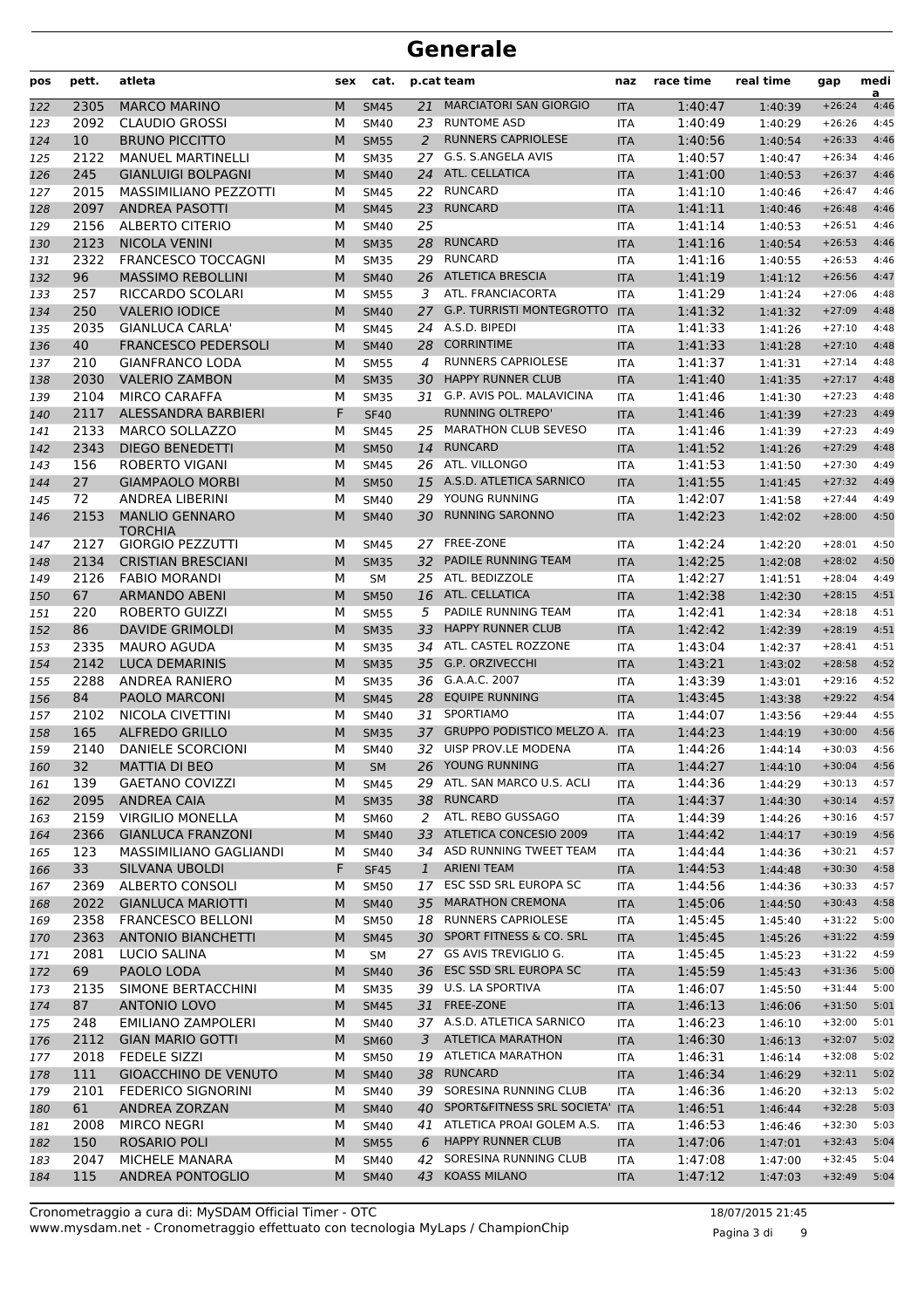| pos        | pett.       | atleta                                        | sex    | cat.                       |                | p.cat team                                    | naz                      | race time          | real time          | gap                  | medi<br>a    |
|------------|-------------|-----------------------------------------------|--------|----------------------------|----------------|-----------------------------------------------|--------------------------|--------------------|--------------------|----------------------|--------------|
| 185        | 37          | <b>GIUSEPPE BRAMUCCI</b>                      | M      | <b>SM40</b>                | 44             | CIRCOLO ATL.GUARDIA DI                        | <b>ITA</b>               | 1:47:14            | 1:47:05            | $+32:51$             | 5:04         |
| 186        | 253         | ELENA MATTU                                   | F      | <b>SF40</b>                | $\mathbf{1}$   | <b>ATLETICA BRESCIA</b>                       | <b>ITA</b>               | 1:47:14            | 1:47:07            | $+32:51$             | 5:04         |
| 187        | 2340        | <b>BARBARA RUNDO</b>                          | F      | <b>SF</b>                  | $\mathbf{1}$   | <b>RUNNERS BERGAMO</b>                        | <b>ITA</b>               | 1:47:22            | 1:47:07            | $+32:59$             | 5:04         |
| 188        | 66          | DAMIANO DELLEDONNE                            | М      | SM                         | 28             | ATL. FRANCIACORTA                             | <b>ITA</b>               | 1:47:22            | 1:47:13            | $+32:59$             | 5:04         |
| 189        | 255         | LAURA VEZZOLI                                 | F      | <b>SF35</b>                | $\mathbf{1}$   | RUNNING CAZZAGO SAN                           | <b>ITA</b>               | 1:47:39            | 1:47:35            | $+33:16$             | 5:05         |
| 190        | 163         | ANDREA BEGHI                                  | М      | <b>SM40</b>                | 45             | G.P. GORGONZOLA '88                           | <b>ITA</b>               | 1:47:43            | 1:47:31            | $+33:20$             | 5:05         |
| 191        | 119         | <b>MATTEO TERZI</b>                           | M      | <b>SM35</b>                | 40             | <b>VIVO ASSOCIAZIONE</b>                      | <b>ITA</b>               | 1:47:43            | 1:47:30            | $+33:20$             | 5:05         |
| 192        | 2182        | <b>GIUSEPPE FEDERICO</b>                      | М      | <b>SM</b>                  |                | 29 RUNCARD                                    | <b>ITA</b>               | 1:47:47            | 1:47:28            | $+33:24$             | 5:05         |
| 193        | 2344        | PIERRE AGAZZI                                 | M      | <b>SM40</b>                | 46             | <b>TRIATHLON DUATHLON</b>                     | <b>ITA</b>               | 1:47:48            | 1:47:19            | $+33:25$             | 5:05         |
| 194        | 2356        | <b>MARCO VEZZOLI</b>                          | М      | <b>SM35</b>                | 41             | RUNNERS CAPRIOLESE                            | <b>ITA</b>               | 1:47:48            | 1:47:21            | $+33:25$             | 5:05         |
| 195        | 2329        | STEFANO DE FRANCESCO                          | M      | <b>SM</b>                  | 30             | <b>CORRIXBRESCIA</b>                          | <b>ITA</b>               | 1:47:58            | 1:47:28            | $+33:35$             | 5:05         |
| 196        | 2114        | <b>VIRGILIO GUIDONI</b>                       | М      | <b>SM45</b>                | 32             | <b>VERDE PISELLO GROUP</b>                    | <b>ITA</b>               | 1:48:03            | 1:47:44            | $+33:40$             | 5:06         |
| 197        | 2091        | <b>MASSIMO BASSANI</b>                        | M      | <b>SM35</b>                | 42             | <b>ROMANO RUNNING</b>                         | <b>ITA</b>               | 1:48:05            | 1:47:47            | $+33:42$             | 5:06         |
| 198        | 2175        | <b>CLAUDIO RADICI</b>                         | М      | <b>SM50</b>                |                | 20 RUNNING CAZZAGO SAN<br><b>BASE RUNNING</b> | <b>ITA</b>               | 1:48:07            | 1:47:45            | $+33:44$             | 5:06         |
| 199        | 2109        | <b>MAURIZIO BUCCINO</b>                       | M<br>F | <b>SM55</b>                | $\overline{7}$ | <b>BASE RUNNING</b>                           | <b>ITA</b>               | 1:48:24            | 1:47:58            | $+34:01$<br>$+34:01$ | 5:07<br>5:07 |
| 200        | 2170<br>205 | <b>CRISTIANA CESARATO</b>                     | M      | <b>SF35</b>                | 2<br>43        | <b>RUNNERS CAPRIOLESE</b>                     | <b>ITA</b>               | 1:48:24<br>1:48:34 | 1:47:57            |                      | 5:08         |
| 201        | 2176        | <b>VINCENZO BONTEMPI</b><br><b>FABIO BINI</b> | М      | <b>SM35</b><br><b>SM40</b> |                | 47 ATL. REBO GUSSAGO                          | <b>ITA</b><br><b>ITA</b> | 1:48:39            | 1:48:19            | $+34:11$<br>$+34:16$ | 5:08         |
| 202<br>203 | 2326        | MICHELE BELLINI                               | M      | <b>SM40</b>                | 48             | G.S.D. VALDALPONE DE                          | <b>ITA</b>               | 1:48:43            | 1:48:23<br>1:48:06 | $+34:20$             | 5:07         |
| 204        | 2167        | ROBERTO BARONIO                               | М      | <b>SM50</b>                |                | 21 RUNNING CAZZAGO SAN                        | <b>ITA</b>               | 1:48:44            | 1:48:06            | $+34:21$             | 5:07         |
| 205        | 2359        | <b>LUCA MADAU</b>                             | M      | <b>SM40</b>                | 49             | ATL. CLUB VILLASANTA                          | <b>ITA</b>               | 1:48:45            | 1:48:15            | $+34:22$             | 5:07         |
| 206        | 2275        | PATRIK REBOLDI                                | М      | <b>SM35</b>                | 44             | A.S.D. C.U.S. BRESCIA                         | <b>ITA</b>               | 1:48:47            | 1:48:19            | $+34:24$             | 5:08         |
| 207        | 2299        | NICOLA GIUBILEO                               | M      | <b>SM40</b>                | 50             | <b>EQUIPE RUNNING</b>                         | <b>ITA</b>               | 1:48:58            | 1:48:28            | $+34:35$             | 5:08         |
| 208        | 9           | ROBERTO OLMI                                  | М      | <b>SM45</b>                | 33             | <b>RUNCARD</b>                                | <b>ITA</b>               | 1:49:04            | 1:48:49            | $+34:41$             | 5:09         |
| 209        | 21          | <b>GIUSEPPE GALLI</b>                         | M      | <b>SM40</b>                | 51             | ATL. CASTEL ROZZONE                           | <b>ITA</b>               | 1:49:08            | 1:48:58            | $+34:45$             | 5:09         |
| 210        | 2046        | <b>GABRIELE PATRONI</b>                       | М      | <b>SM55</b>                | 8              | <b>CORRINTIME</b>                             | <b>ITA</b>               | 1:49:11            | 1:49:04            | $+34:48$             | 5:10         |
| 211        | 2094        | <b>LUCA ZAMBETTI</b>                          | M      | <b>SM40</b>                | 52             | <b>HAPPY RUNNER CLUB</b>                      | <b>ITA</b>               | 1:49:14            | 1:48:41            | $+34:51$             | 5:09         |
| 212        | 2324        | <b>STEFANO FORMISANO</b>                      | М      | <b>SM</b>                  | 31             | LIBERTAS VALLESABBIA                          | <b>ITA</b>               | 1:49:17            | 1:48:54            | $+34:54$             | 5:09         |
| 213        | 2100        | <b>FRANCESCO MORSTABILINI</b>                 | M      | <b>SM35</b>                | 45             | SORESINA RUNNING CLUB                         | <b>ITA</b>               | 1:49:19            | 1:49:03            | $+34:56$             | 5:10         |
| 214        | 2165        | STEFANO MASSETTI                              | м      | <b>SM45</b>                |                | 34 ATLETICA BRESCIA                           | <b>ITA</b>               | 1:49:19            | 1:48:58            | $+34:56$             | 5:09         |
| 215        | 2319        | <b>GERMANO PIROLA</b>                         | M      | <b>SM50</b>                |                | 22 ATL. PRESEZZO                              | <b>ITA</b>               | 1:49:20            | 1:49:02            | $+34:57$             | 5:10         |
| 216        | 62          | SANDRO GARIANO                                | М      | <b>SM40</b>                |                | 53 ATLETICA CONCESIO 2009                     | <b>ITA</b>               | 1:49:23            | 1:49:18            | $+35:00$             | 5:10         |
| 217        | 2143        | ROGER BRESCIANINI                             | M      | <b>SM45</b>                |                | 35 A.S.D. C.U.S. BRESCIA                      | <b>ITA</b>               | 1:49:25            | 1:48:57            | $+35:02$             | 5:09         |
| 218        | 2166        | <b>MARCELLO FIN</b>                           | М      | <b>SM45</b>                | 36             | <b>BRESCIA RUNNING ASD</b>                    | <b>ITA</b>               | 1:49:25            | 1:48:52            | $+35:02$             | 5:09         |
| 219        | 204         | <b>CHIARA BIANCHETTI</b>                      | F      | <b>SF</b>                  | 2              | <b>RUNNERS CAPRIOLESE</b>                     | <b>ITA</b>               | 1:49:26            | 1:49:14            | $+35:03$             | 5:10         |
| 220        | 2246        | FEDERICO PEDERNESCHI                          | м      | <b>SM40</b>                | 54             | <b>MARATHON CREMONA</b>                       | <b>ITA</b>               | 1:49:26            | 1:48:58            | $+35:03$             | 5:09         |
| 221        | 2332        | <b>ALBERTO GANDOLFI</b>                       | M      | <b>SM40</b>                | 55             | ATL. PRESEZZO                                 | <b>ITA</b>               | 1:49:31            | 1:49:04            | $+35:08$             | 5:10         |
| 222        | 2141        | CRISTINA PARRAVICINI                          | F      | <b>SF40</b>                | 2              | ROAD RUNNERS CLUB MILANO ITA                  |                          | 1:49:31            | 1:49:04            | $+35:08$             | 5:10         |
| 223        | 2367        | <b>MARCO ZACCHIGNA</b>                        | М      | <b>SM55</b>                | 9              | G.S. ZELOFORAMAGNO                            | <b>ITA</b>               | 1:49:33            | 1:49:04            | $+35:10$             | 5:10         |
| 224        | 2118        | <b>DANILO GALELLI</b>                         | М      | <b>SM50</b>                | 23             | POL. NOVATE                                   | ITA                      | 1:49:36            | 1:49:17            | $+35:13$             | 5:10         |
| 225        | 185         | <b>CARLO REMONATO</b>                         | M      | <b>SM60</b>                | $\overline{4}$ | ATL. FRANCIACORTA                             | <b>ITA</b>               | 1:49:41            | 1:49:29            | $+35:18$             | 5:11         |
| 226        | 80          | ALESSANDRO SACCO                              | м      | <b>SM35</b>                | 46             | <b>GAZZETTA RUNNERS CLUB</b>                  | ITA                      | 1:49:48            | 1:49:39            | $+35:25$             | 5:11         |
| 227        | 251         | <b>ENRICO MONTICELLI</b>                      | M      | <b>SM40</b>                | 56             |                                               | <b>ITA</b>               | 1:49:49            | 1:49:29            | $+35:26$             | 5:11         |
| 228        | 47          | <b>GIUSEPPE BONAVENTURA</b>                   | М      | <b>SM55</b>                |                | 10 G.T.A. CREMA                               | ITA                      | 1:49:49            | 1:49:45            | $+35:26$             | 5:12         |
| 229        | 2239        | ALESSANDRO CONTI                              | M      | <b>SM35</b>                | 47             | <b>RUNCARD</b><br>TEAM OTC COMO               | <b>ITA</b>               | 1:49:52            | 1:49:25            | $+35:29$             | 5:11         |
| 230        | 2108        | PIETRO BUSCEMI                                | М      | <b>SM35</b>                | 48             | 49 SORESINA RUNNING CLUB                      | ITA                      | 1:49:57            | 1:49:33            | $+35:34$             | 5:11         |
| 231        | 2099        | SIMONE GIUSEPPE FRAU                          | M      | <b>SM35</b>                |                | 32 SOPRALAPANCA SRL SOC.                      | <b>ITA</b>               | 1:49:58            | 1:49:40            | $+35:35$<br>$+35:59$ | 5:11<br>5:13 |
| 232        | 263<br>2334 | <b>MARCO MELLA</b><br><b>LIVIO REDAELLI</b>   | м      | SM<br><b>SM55</b>          | 11             | ATL. CASTEL ROZZONE                           | ITA<br><b>ITA</b>        | 1:50:22            | 1:50:08            | $+36:04$             | 5:12         |
| 233<br>234 | 125         | ANOUCK VAN BELKOM                             | М<br>F | <b>SF35</b>                | 3              | ATL. CASTEL ROZZONE                           | <b>NED</b>               | 1:50:27<br>1:50:30 | 1:49:59<br>1:50:18 | $+36:07$             | 5:13         |
| 235        | 126         | <b>SARA BIANCHI SARA</b>                      | F      | <b>SF40</b>                | 3              | BRAGA RUNNERS TRECATE A.                      | <b>ITA</b>               | 1:50:31            | 1:50:13            | $+36:08$             | 5:13         |
| 236        | 2323        | <b>UGO ZANEBONI</b>                           | М      | SM                         | 33             | <b>HAPPY RUNNER CLUB</b>                      | ITA                      | 1:50:33            | 1:50:00            | $+36:10$             | 5:12         |
| 237        | 173         | <b>DANILO TREMENTINI</b>                      | M      | <b>SM45</b>                | 37             | POLISPORTIVA BASSA                            | <b>ITA</b>               | 1:50:44            | 1:50:29            | $+36:21$             | 5:14         |
| 238        | 258         | <b>GIAMPIETRO BELLERI</b>                     | м      | <b>SM45</b>                |                | 38 YOUNG RUNNING                              | ITA                      | 1:50:45            | 1:50:29            | $+36:22$             | 5:14         |
| 239        | 92          | ELVIS CLUSAZ                                  | M      | SM                         |                | 34 ASD REDS                                   | <b>ITA</b>               | 1:50:49            | 1:50:08            | $+36:26$             | 5:13         |
| 240        | 17          | ANGELA SPADA                                  | F      | <b>SF35</b>                | 4              | RUNNING PREALPINO ASD                         | <b>ITA</b>               | 1:50:52            | 1:50:42            | $+36:29$             | 5:14         |
| 241        | 166         | <b>ANTONELLA CERIANI</b>                      | F      | <b>SF50</b>                | $\mathbf{1}$   | POLISPORTIVA SALUS                            | <b>ITA</b>               | 1:51:08            | 1:50:51            | $+36:45$             | 5:15         |
| 242        | 2173        | CARLO MASSERDOTTI                             | м      | <b>SM50</b>                | 24             | FREE-ZONE                                     | ITA                      | 1:51:11            | 1:50:47            | $+36:48$             | 5:15         |
| 243        | 2043        | <b>CLAUDIO VITIELLO</b>                       | M      | <b>SM</b>                  |                | 35 AZZURRA GARBAGNATE M.SE ITA                |                          | 1:51:20            | 1:51:13            | $+36:57$             | 5:16         |
| 244        | 2169        | ROBERTO ARDENTI                               | м      | <b>SM50</b>                |                | 25 ROAD RUNNERS CLUB MILANO ITA               |                          | 1:51:27            | 1:51:06            | $+37:04$             | 5:15         |
| 245        | 2171        | ROBERTO DURAZZI                               | M      | <b>SM40</b>                | 57             |                                               | <b>ITA</b>               | 1:51:30            | 1:51:06            | $+37:07$             | 5:15         |
| 246        | 2139        | <b>FLAVIO MOSCARDI</b>                        | М      | SM40                       |                | 58 INDIVIDUALE                                | <b>ITA</b>               | 1:51:37            | 1:51:17            | $+37:14$             | 5:16         |
| 247        | 2368        | SIMONE ROSSINI                                | М      | <b>SM40</b>                | 59             | ESC SSD SRL EUROPA SC                         | <b>ITA</b>               | 1:51:46            | 1:51:17            | $+37:23$             | 5:16         |
| 248        | 2149        | <b>GIUSEPPE CARLI</b>                         | м      | <b>SM50</b>                |                | 26 PFIZER ITALIA RUNNING TEAM                 | ITA                      | 1:51:47            | 1:51:27            | $+37:24$             | 5:16         |

www.mysdam.net - Cronometraggio effettuato con tecnologia MyLaps / ChampionChip Cronometraggio a cura di: MySDAM Official Timer - OTC 18/07/2015 21:45

Pagina 4 di 9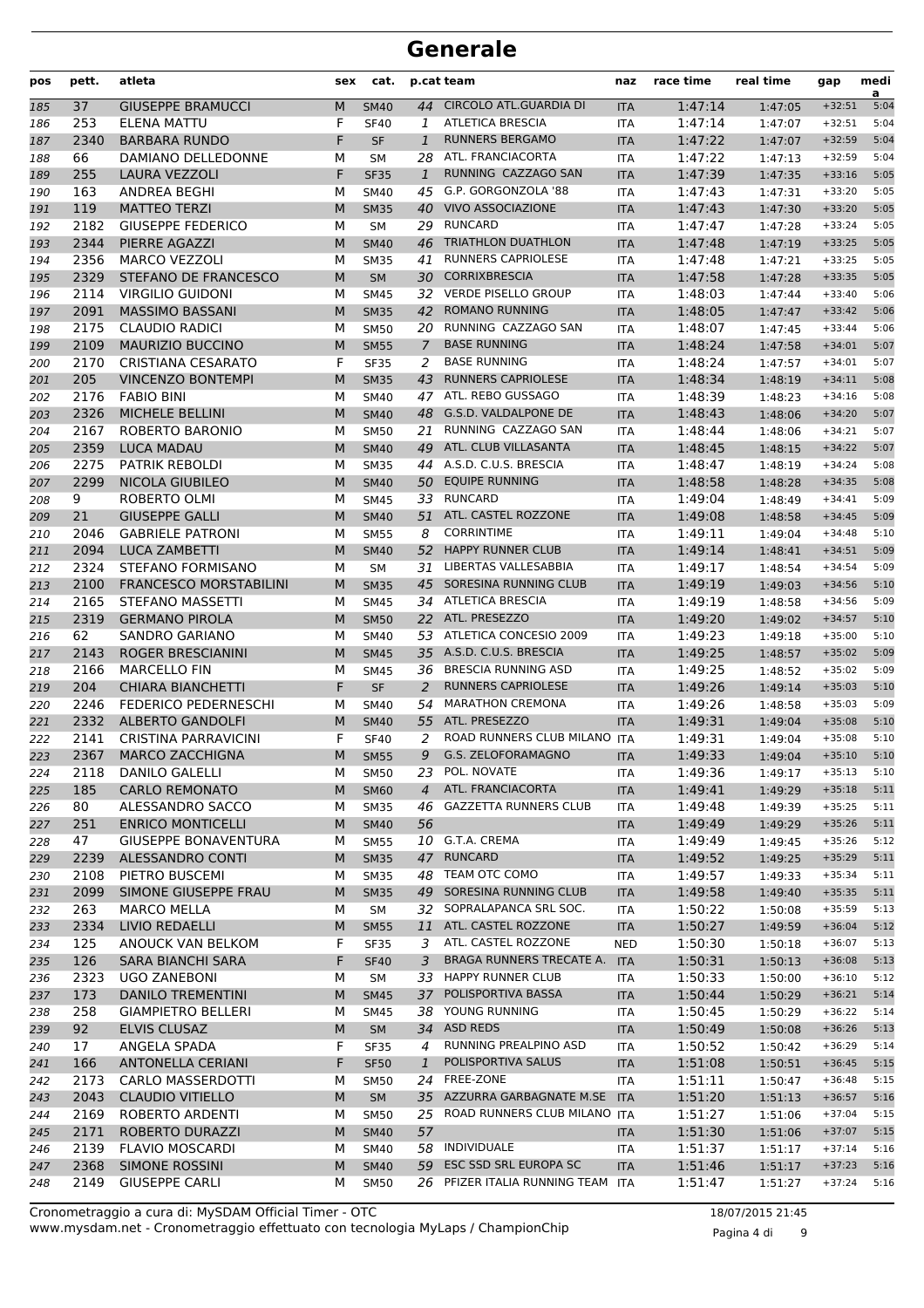| pos        | pett. | atleta                                       | sex    | cat.                       |                | p.cat team                     | naz               | race time | real time          | gap      | medi<br>a |
|------------|-------|----------------------------------------------|--------|----------------------------|----------------|--------------------------------|-------------------|-----------|--------------------|----------|-----------|
| 249        | 2041  | <b>MASSIMO MASETTI</b>                       | M      | <b>SM</b>                  |                | 36 RUNCARD                     | <b>ITA</b>        | 1:51:49   | 1:51:35            | $+37:26$ | 5:17      |
| 250        | 184   | <b>MARIO MANAGO</b>                          | М      | <b>SM40</b>                |                | 60 ATL. FRANCIACORTA           | <b>ITA</b>        | 1:51:49   | 1:51:37            | $+37:26$ | 5:17      |
| 251        | 2365  | <b>GIANLUCA MARATTI</b>                      | M      | <b>SM35</b>                |                | 50 LIBERTAS VALLESABBIA        | <b>ITA</b>        | 1:51:51   | 1:51:28            | $+37:28$ | 5:16      |
| 252        | 16    | RICCARDO SCARINZI                            | м      | <b>SM50</b>                |                | 27 A.S.D. C.U.S. BRESCIA       | <b>ITA</b>        | 1:51:53   | 1:51:39            | $+37:30$ | 5:17      |
| 253        | 2151  | <b>GUIDO MISSALE</b>                         | M      | <b>SM55</b>                |                | 12 A.S.D. C.U.S. BRESCIA       | <b>ITA</b>        | 1:51:59   | 1:51:39            | $+37:36$ | 5:17      |
| 254        | 152   | ROBERTO BENAGLIO                             | М      | <b>SM45</b>                |                | 39 CORRINTIME                  | <b>ITA</b>        | 1:52:07   | 1:51:53            | $+37:44$ | 5:18      |
| 255        | 159   | <b>MORENO BARON</b>                          | M      | <b>SM50</b>                | 28             | <b>RUNNERS TEAM ZANE'</b>      | <b>ITA</b>        | 1:52:07   | 1:51:26            | $+37:44$ | 5:16      |
| 256        | 2215  | <b>MAURO TARANTINO</b>                       | М      | <b>SM</b>                  |                | 37 RUNCARD                     | <b>ITA</b>        | 1:52:09   | 1:51:40            | $+37:46$ | 5:17      |
| 257        | 2084  | MICHELE DE FILIPPO                           | M      | <b>SM</b>                  | 38             | <b>MARATHON LEGNAGO</b>        | <b>ITA</b>        | 1:52:16   | 1:51:54            | $+37:53$ | 5:18      |
| 258        | 26    | LUCIA DOZIO                                  | F      | <b>SF45</b>                | 2              | GS AVIS TREVIGLIO G.           | <b>ITA</b>        | 1:52:16   | 1:52:05            | $+37:53$ | 5:18      |
| 259        | 71    | <b>SAVERIO LUZZI</b>                         | M      | <b>SM35</b>                | 51             | ESC SSD SRL EUROPA SC          | <b>ITA</b>        | 1:52:19   | 1:51:51            | $+37:56$ | 5:18      |
| 260        | 24    | <b>FABIO MONGUZZI</b>                        | М      | <b>SM35</b>                | 52             | <b>RUNNERS DESIO</b>           | <b>ITA</b>        | 1:52:25   | 1:52:13            | $+38:02$ | 5:19      |
| 261        | 2280  | <b>NATALIA BRIGNOLI</b>                      | F      | <b>SF35</b>                | 5              | <b>RUNCARD</b>                 | <b>ITA</b>        | 1:52:25   | 1:52:08            | $+38:02$ | 5:18      |
| 262        | 2320  | <b>ENRICO OMAR CASATI</b>                    | М      | <b>SM50</b>                | 29             | SPORT NUOTO E FITNESS SSD      | <b>ITA</b>        | 1:52:34   | 1:52:02            | $+38:11$ | 5:18      |
| 263        | 2088  | PAOLA RANDAZZO                               | F      | <b>SF45</b>                | 3              | AMATORI ATL.CHIRIGNAGO         | <b>ITA</b>        | 1:52:37   | 1:52:17            | $+38:14$ | 5:19      |
| 264        | 2285  | <b>RUDY CANEVARI</b>                         | М      | <b>SM35</b>                | 53             | G.P. AVIS PAVIA                | <b>ITA</b>        | 1:52:41   | 1:52:04            | $+38:18$ | 5:18      |
| 265        | 2262  | <b>GIACOMO LUCA ORLANDI</b>                  | M      | <b>SM35</b>                | 54             | YOUNG RUNNING                  | <b>ITA</b>        | 1:52:52   | 1:52:09            | $+38:29$ | 5:18      |
| 266        | 2235  | <b>GIACOMO GIANNI LUCA</b><br><b>BOSELLI</b> | м      | <b>SM50</b>                |                | 30 ATL. CASTELNOVO MONTI       | <b>ITA</b>        | 1:52:53   | 1:52:09            | $+38:30$ | 5:18      |
| 267        | 144   | <b>ALBERTO ROSSI</b>                         | M      | <b>SM40</b>                | 61             | <b>FREE-ZONE</b>               | <b>ITA</b>        | 1:52:55   | 1:52:46            | $+38:32$ | 5:20      |
| 268        | 2360  | <b>GIANLUCA GIACOMINI</b>                    | М      | <b>SM</b>                  | 39             | <b>GARDA RUNNING A.S.D.</b>    | <b>ITA</b>        | 1:53:02   | 1:52:21            | $+38:39$ | 5:19      |
| 269        | 2078  | ALESSANDRO GIORDANO                          | M      | <b>SM35</b>                | 55             | <b>RUNCARD</b>                 | <b>ITA</b>        | 1:53:03   | 1:52:48            | $+38:40$ | 5:20      |
| 270        | 2177  | ROBERTA BERGAMASCHI                          | F      | <b>SF35</b>                | 6              | GS AVIS TREVIGLIO G.           | <b>ITA</b>        | 1:53:08   | 1:52:51            | $+38:45$ | 5:20      |
| 271        | 182   | <b>OMAR GUERINI</b>                          | M      | <b>SM</b>                  | 40             | ATL. FRANCIACORTA              | <b>ITA</b>        | 1:53:11   | 1:52:53            | $+38:48$ | 5:21      |
| 272        | 2042  | <b>FABRIZIO MORELLI</b>                      | М      | <b>SM40</b>                | 62             | GS AVIS TREVIGLIO G.           | <b>ITA</b>        | 1:53:12   | 1:53:02            | $+38:49$ | 5:21      |
| 273        | 2389  | LIVIO ADESSA                                 | M      | <b>SM</b>                  | 41             | ATL. RODENGO SAIANO            | <b>ITA</b>        | 1:53:15   | 1:52:38            | $+38:52$ | 5:20      |
| 274        | 2132  | <b>FRANCESCO ZAPPIA</b>                      | М      | <b>SM45</b>                |                | 40 A.S.D. G.P. GARLASCHESE     | <b>ITA</b>        | 1:53:19   | 1:52:55            | $+38:56$ | 5:21      |
| 275        | 2154  | <b>FLAVIO TRONCONI</b>                       | M      | <b>SM40</b>                |                | 63 A.S. AMP                    | <b>ITA</b>        | 1:53:21   | 1:53:00            | $+38:58$ | 5:21      |
| 276        | 65    | <b>DANIELE GRENA</b>                         | М      | <b>SM</b>                  |                | 42 A.S.D. ATLETICA SARNICO     | <b>ITA</b>        | 1:53:24   | 1:53:10            | $+39:01$ | 5:21      |
| 277        | 2040  | MICHELE BONVICINI                            | M      | <b>SM</b>                  | 43             | <b>RUNCARD</b>                 | <b>ITA</b>        | 1:53:27   | 1:53:13            | $+39:04$ | 5:21      |
| 278        | 2124  | <b>ANDREA PIRAS</b>                          | M      | <b>SM</b>                  | 44             | <b>VERDE PISELLO GROUP</b>     | <b>ITA</b>        | 1:53:30   | 1:53:12            | $+39:07$ | 5:21      |
| 279        | 2136  | PIER ANGELO ANDREIS                          | M      | <b>SM45</b>                | 41             | POL. VOBARNO                   | <b>ITA</b>        | 1:53:39   | 1:53:15            | $+39:16$ | 5:22      |
| 280        | 121   | <b>LUCA POSSENTI</b>                         | М      | <b>SM50</b>                | 31             | ESC SSD SRL EUROPA SC          | <b>ITA</b>        | 1:53:53   | 1:53:37            | $+39:30$ | 5:23      |
| 281        | 239   | <b>STEFANO CIVINI</b>                        | M      | <b>SM</b>                  | 45             | RUNNING PREALPINO ASD          | <b>ITA</b>        | 1:54:09   | 1:53:59            | $+39:46$ | 5:24      |
| 282        | 153   | <b>CRISTIANO IANNITELLI</b>                  | М      | <b>SM40</b>                | 64             | I BOCIA VERANO BRIANZA         | <b>ITA</b>        | 1:54:15   | 1:53:57            | $+39:52$ | 5:24      |
| 283        | 148   | <b>IVAN COMINASSI</b>                        | M      | <b>SM55</b>                | 13             | <b>MARATHON TEAM BG</b>        | <b>ITA</b>        | 1:54:16   | 1:54:10            | $+39:53$ | 5:24      |
| 284        | 2137  | <b>GIORGIO GAETARELLI</b>                    | М      | <b>SM45</b>                | 42             | POL. VOBARNO                   | <b>ITA</b>        | 1:54:23   | 1:53:59            | $+40:00$ | 5:24      |
| 285        | 109   | <b>FRANCO PORTA</b>                          | M      | <b>SM45</b>                | 43             | <b>HAPPY RUNNER CLUB</b>       | <b>ITA</b>        | 1:54:23   | 1:54:18            | $+40:00$ | 5:25      |
| 286        | 2050  | <b>ENNIO MEROLA</b>                          | м      | <b>SM50</b>                | 32             |                                | <b>ITA</b>        | 1:55:03   | 1:54:58            | $+40:40$ | 5:26      |
| 287        | 2237  | ALESSANDRO BELLI                             | M      | <b>SM45</b>                |                | 44 TEAM OTC COMO               | <b>ITA</b>        | 1:55:08   | 1:54:44            | $+40:45$ | 5:26      |
| 288        | 42    | PAOLO ZANINI                                 | М      | <b>SM35</b>                |                | 56 CREMONA SPORTIVA ATL.       | ITA               | 1:55:08   | 1:54:57            | $+40:45$ | 5:26      |
| 289        | 174   | <b>ALESSANDRO CERRI</b>                      | M      | <b>SM40</b>                |                | 65 ATL. DI LUMEZZANE C.S.P.    | <b>ITA</b>        | 1:55:09   | 1:54:57            | $+40:46$ | 5:26      |
| 290        | 2310  | <b>FABIO LONGARETTI</b>                      | М      | <b>SM35</b>                |                | 57 ASD REDS                    | ITA               | 1:55:09   | 1:54:32            | $+40:46$ | 5:25      |
| 291        | 183   | <b>FABIO MAIFRINI</b>                        | M      | <b>SM45</b>                |                | 45 ATL. FRANCIACORTA           | <b>ITA</b>        | 1:55:10   | 1:54:37            | $+40:47$ | 5:25      |
| 292        | 2330  | DAMIANO TARGHETTINI                          | М      | SM                         |                | 46 ATL. FRANCIACORTA           | <b>ITA</b>        | 1:55:10   | 1:54:38            | $+40:47$ | 5:26      |
| 293        | 2301  | <b>ATTILIO AGOSTINELLI</b>                   | М      | <b>SM40</b>                |                | 66 GS AVIS TREVIGLIO G.        | <b>ITA</b>        | 1:55:18   | 1:54:44            | $+40:55$ | 5:26      |
| 294        | 265   | MICHELE BOGLIONI                             | М      | SM                         |                | 47 FREE-ZONE                   | ITA               | 1:55:27   | 1:55:20            | $+41:04$ | 5:28      |
| 295        | 2145  | ROBERTO BRIANZOLI                            | М      | <b>SM35</b>                |                | 58 A.S. GINNIC-CLUB PIACENZA   | <b>ITA</b>        | 1:55:31   | 1:54:57            | $+41:08$ | 5:26      |
| 296        | 2049  | <b>MARCO FACCHI</b>                          | М      | SM40                       |                | 67 ATL. CELLATICA              | ITA               | 1:55:35   | 1:55:24            | $+41:12$ | 5:28      |
| 297        | 231   | <b>SERGIO GAMBA</b>                          | M      | <b>SM55</b>                | 14             | <b>CIRCOLO AMATORI PODISTI</b> | <b>ITA</b>        | 1:55:36   | 1:55:30            | $+41:13$ | 5:28      |
| 298        | 261   | <b>ALBERTO GENNARI</b>                       | М      | <b>SM60</b>                | 5              | <b>MARATHON CREMONA</b>        | ITA               | 1:55:39   | 1:55:31            | $+41:16$ | 5:28      |
| 299        | 243   | PIERLUIGI ROSSINI                            | M      | <b>SM55</b>                |                | 15 A.S.D. C.U.S. BRESCIA       | <b>ITA</b>        | 1:55:41   | 1:55:27            | $+41:18$ | 5:28      |
| 300        | 74    | ANGELO SERENO FASSOLA                        | М      | <b>SM65</b>                | 1              | ATLETICA OVEST TICINO          | ITA               | 1:55:42   | 1:55:30            | $+41:19$ | 5:28      |
| 301        | 193   | <b>MATTEO GREGGIA</b>                        | M      | <b>SM40</b>                | 68             | <b>RUNNERS BERGAMO</b>         | <b>ITA</b>        | 1:55:44   | 1:55:17            | $+41:21$ | 5:27      |
|            | 2258  | DIEGO ASCARI                                 | М      |                            |                | 59 ILPRA ATL.VIGEVANO PARCO    | <b>ITA</b>        | 1:56:07   |                    | $+41:44$ | 5:29      |
| 302<br>303 | 132   | <b>BIANCAMARIA BOMBAGI</b>                   | F      | <b>SM35</b><br><b>SF50</b> | 2              | SPORT&FITNESS SRL SOCIETA' ITA |                   | 1:56:10   | 1:55:48<br>1:56:04 | $+41:47$ | 5:30      |
|            | 212   | <b>ENEA MORASCHI</b>                         | М      | SM40                       |                | 69 RUNNERS CAPRIOLESE          | ITA               | 1:56:11   | 1:56:04            | $+41:48$ | 5:30      |
| 304        | 241   | <b>MARCELLA ORIZIO</b>                       | F      | <b>SF35</b>                | $7^{\circ}$    | YOUNG RUNNING                  |                   | 1:56:11   |                    | $+41:48$ | 5:30      |
| 305        | 249   | <b>VALTER FORESTI</b>                        |        | <b>SM35</b>                |                | 60 FREE-ZONE                   | <b>ITA</b>        | 1:56:11   | 1:56:03            | $+41:48$ | 5:30      |
| 306<br>307 | 2110  | <b>FRANCESCO ABENI</b>                       | М<br>M | <b>SM40</b>                | 70             | <b>CORRI X BRESCIA</b>         | ITA<br><b>ITA</b> | 1:56:17   | 1:56:08<br>1:55:37 | $+41:54$ | 5:28      |
|            | 39    | PAOLO BELTRAMI                               | М      |                            | 48             | SOPRALAPANCA SRL SOC.          |                   | 1:56:24   |                    | $+42:01$ | 5:30      |
| 308        |       |                                              | F      | SM                         | $\overline{4}$ | FREE-ZONE                      | ITA               |           | 1:56:11            | $+42:05$ | 5:30      |
| 309        | 97    | <b>SIMONA BRUNORI</b>                        |        | <b>SF45</b>                | 49             | GS AVIS TREVIGLIO G.           | <b>ITA</b>        | 1:56:28   | 1:56:10            | $+42:14$ | 5:30      |
| 310        | 2080  | MICHELE FRANZOSI                             | М      | SM                         |                | 46 ATLETICA CONCESIO 2009      | ITA               | 1:56:37   | 1:56:15            |          |           |
| 311        | 2105  | <b>GIORGIO NASSINI</b>                       | М      | <b>SM45</b>                |                |                                | <b>ITA</b>        | 1:56:47   | 1:56:43            | $+42:24$ | 5:31      |

Pagina 5 di 9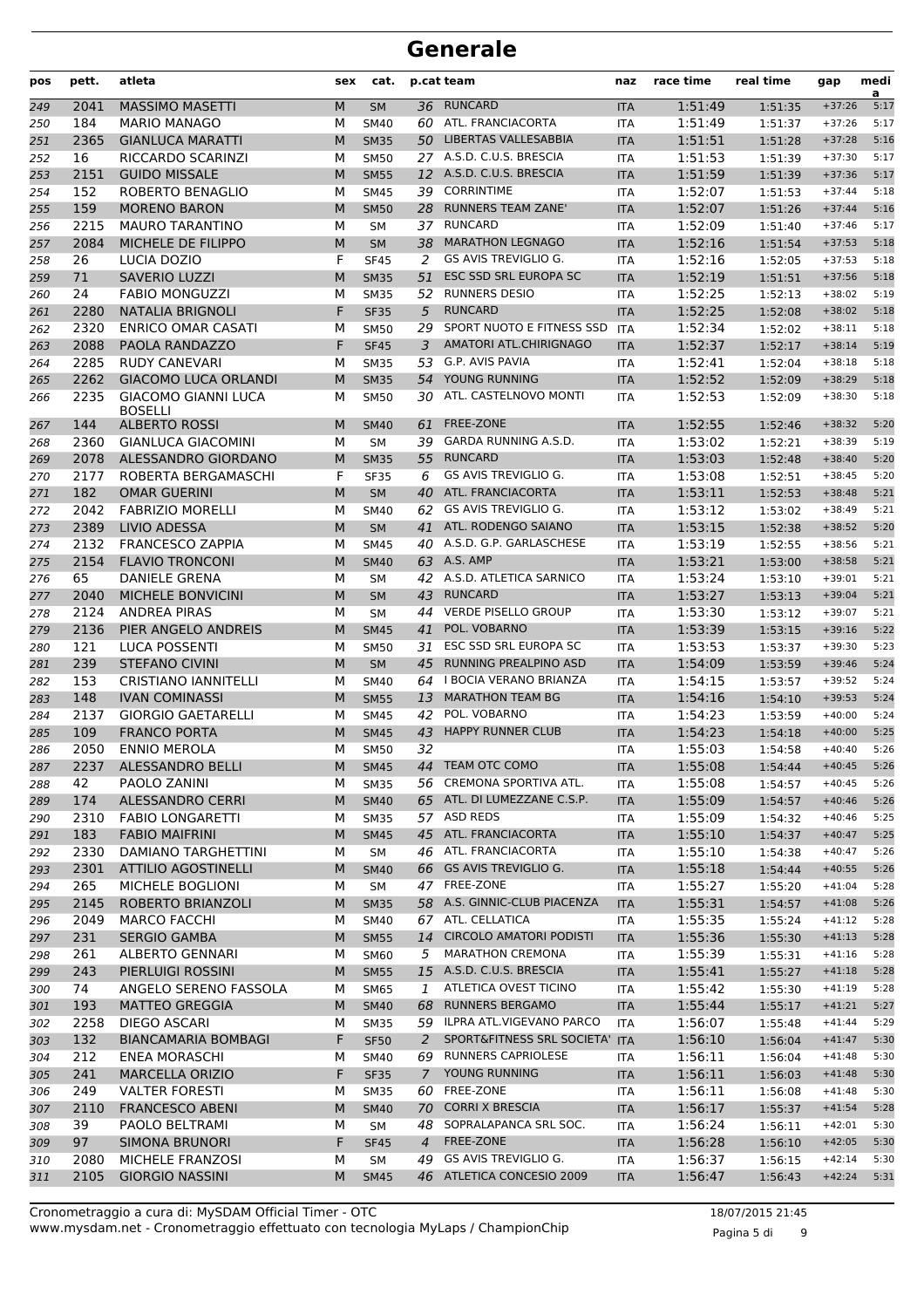| pos | pett. | atleta                                           | sex       | cat.        |                | p.cat team                                    | naz        | race time | real time | gap                  | medi<br>a |
|-----|-------|--------------------------------------------------|-----------|-------------|----------------|-----------------------------------------------|------------|-----------|-----------|----------------------|-----------|
| 312 | 34    | <b>MAURO CIBALDI</b>                             | M         | <b>SM40</b> | 71             | YOUNG RUNNING                                 | <b>ITA</b> | 1:56:50   | 1:56:33   | $+42:27$             | 5:31      |
| 313 | 116   | <b>FLAVIO FERRARI</b>                            | М         | <b>SM55</b> | 16             | GS AVIS TREVIGLIO G.                          | <b>ITA</b> | 1:56:51   | 1:56:26   | $+42:28$             | 5:31      |
| 314 | 22    | <b>GIOVANNA ZOTTI</b>                            | F         | <b>SF50</b> | 3              | YOUNG RUNNING                                 | <b>ITA</b> | 1:56:51   | 1:56:38   | $+42:28$             | 5:31      |
| 315 | 2147  | <b>GABRIELE CASAGRANDE</b>                       | м         | <b>SM35</b> | 61             | G.P. GORGONZOLA '88                           | <b>ITA</b> | 1:56:56   | 1:56:36   | $+42:33$             | 5:31      |
| 316 | 214   | <b>FABRIZIO VIOLA</b>                            | M         | <b>SM50</b> | 33             | <b>RUNNERS CAPRIOLESE</b>                     | <b>ITA</b> | 1:57:02   | 1:56:47   | $+42:39$             | 5:32      |
| 317 | 167   | <b>ENRICO ABBATE</b>                             | м         | <b>SM45</b> | 47             | G.A.U. GIOVANI AMICI UNITI                    | <b>ITA</b> | 1:57:13   | 1:57:04   | $+42:50$             | 5:32      |
| 318 | 2103  | <b>FABIO FANELLI</b>                             | M         | <b>SM45</b> | 48             | <b>BASE RUNNING</b>                           | <b>ITA</b> | 1:57:27   | 1:57:05   | $+43:04$             | 5:32      |
| 319 | 2341  | DANIELE SALVETTI                                 | М         | <b>SM</b>   |                | 50 RUNNERS BERGAMO                            | <b>ITA</b> | 1:57:35   | 1:57:07   | $+43:12$             | 5:33      |
| 320 | 2007  | <b>DANIELE STELLATO</b>                          | M         | <b>PM</b>   | 2              | ATL. COLOGNO AL SERIO                         | <b>ITA</b> | 1:57:43   | 1:57:38   | $+43:20$             | 5:34      |
| 321 | 208   | LUCIANO FERRARI                                  | М         | <b>SM60</b> | 6              | <b>RUNNERS CAPRIOLESE</b>                     | <b>ITA</b> | 1:57:55   | 1:57:42   | $+43:32$             | 5:34      |
| 322 | 2129  | <b>CARLO BIGNETTI</b>                            | M         | <b>SM40</b> | 72             | <b>ATLETICA BRESCIA</b>                       | <b>ITA</b> | 1:58:00   | 1:57:39   | $+43:37$             | 5:34      |
| 323 | 2298  | <b>FAUSTO PISANI</b>                             | М         | <b>SM50</b> | 34             | <b>HAPPY RUNNER CLUB</b>                      | <b>ITA</b> | 1:58:00   | 1:57:30   | $+43:37$             | 5:34      |
| 324 | 178   | <b>MASSIMILIANO LODA</b>                         | M         | <b>SM45</b> |                | 49 A.S.D. SAN FILIPPO RUNNERS                 | <b>ITA</b> | 1:58:02   | 1:57:44   | $+43:39$             | 5:34      |
| 325 | 2125  | <b>SERGIO SILVA BARRADAS</b>                     | М         | <b>SM45</b> |                | 50 ATL. FRANCIACORTA                          | <b>ITA</b> | 1:58:07   | 1:57:49   | $+43:44$             | 5:35      |
| 326 | 189   | <b>MARCO SERAFINO</b><br><b>MANDELLI</b>         | M         | <b>SM60</b> | 7              | MEDIRUN CUS BERGAMO                           | <b>ITA</b> | 1:58:07   | 1:57:55   | $+43:44$             | 5:35      |
| 327 | 2327  | <b>FRANCESCA PEDACE</b>                          | F         | <b>SF35</b> | 8              | G.S.D. VALDALPONE DE                          | <b>ITA</b> | 1:58:16   | 1:57:38   | $+43:53$             | 5:34      |
| 328 | 29    | <b>MANUELA PERNICE</b>                           | F         | <b>SF45</b> | 5              | <b>BAIA DEL SOLE ALASSIO-</b>                 | <b>ITA</b> | 1:58:23   | 1:58:05   | $+44:00$             | 5:35      |
| 329 | 77    | <b>MATTEO MOLOGNI</b>                            | М         | <b>SM</b>   | 51             | <b>RUNNERS BERGAMO</b>                        | <b>ITA</b> | 1:58:27   | 1:58:10   | $+44:04$             | 5:36      |
| 330 | 2251  | <b>MASSIMO PEZZOTTI</b>                          | M         | <b>SM35</b> | 62             | G.T.A. CREMA                                  | <b>ITA</b> | 1:58:28   | 1:57:52   | $+44:05$             | 5:35      |
| 331 | 2284  | RICCARDO UBERTI                                  | М         | <b>SM40</b> | 73             | <b>RUNNERS CAPRIOLESE</b>                     | <b>ITA</b> | 1:58:31   | 1:58:04   | $+44:08$             | 5:35      |
| 332 | 2321  | PAOLO REGOSA                                     | M         | <b>SM55</b> |                | 17 ATLETICA BRESCIA                           | <b>ITA</b> | 1:58:39   | 1:58:07   | $+44:16$             | 5:35      |
| 333 | 2172  | <b>MATTEO DANIELI</b>                            | М         |             |                | <b>GARDA RUNNING</b>                          | <b>ITA</b> | 1:58:49   | 1:58:30   | $+44:26$             | 5:36      |
| 334 | 2294  | PIERGIUSEPPE GEROLA                              | M         | <b>SM</b>   | 52             | <b>MARATHON CREMONA</b>                       | <b>ITA</b> | 1:59:19   | 1:58:49   | $+44:56$             | 5:37      |
| 335 | 2295  | <b>STEFANO MAGLIA</b>                            | М         | <b>SM35</b> | 63             | <b>MARATHON CREMONA</b>                       | <b>ITA</b> | 1:59:19   | 1:58:49   | $+44:56$             | 5:37      |
| 336 | 2221  | <b>SILVIA SLAVIERO</b>                           | F         | <b>SF45</b> | 6              | ATL. LA TORRE                                 | <b>ITA</b> | 1:59:27   | 1:59:01   | $+45:04$             | 5:38      |
| 337 | 262   | PIERANGELO SCHIOPETTI                            | М         | <b>SM50</b> |                | 35 ATL. LIB. CASTEGNATO                       | <b>ITA</b> | 1:59:42   | 1:59:32   | $+45:19$             | 5:39      |
| 338 | 2255  | <b>MASSIMO MACCAGNOLI</b>                        | M         | <b>SM45</b> |                | 51 ATL. LIB. CASTEGNATO                       | <b>ITA</b> | 1:59:55   | 1:59:25   | $+45:32$             | 5:39      |
| 339 | 129   | <b>FLAVIO GUALANDRIS</b>                         | М         | <b>SM45</b> |                | 52 A.S.D. ATLETICA SARNICO                    | <b>ITA</b> | 2:00:09   | 1:59:55   | $+45:46$             | 5:41      |
| 340 | 130   | <b>MARIA MAGGIONI</b>                            | F         | <b>SF45</b> | $\overline{7}$ | A.S.D. ATLETICA SARNICO                       | <b>ITA</b> | 2:00:09   | 1:59:55   | $+45:46$             | 5:41      |
| 341 | 104   | <b>GALINA STRATULEA</b>                          | F         | <b>SF</b>   | 3              | <b>RUNCARD</b>                                | MOL        | 2:00:09   | 2:00:02   | $+45:46$             | 5:41      |
| 342 | 2121  | MICHELE LAZZARI                                  | M         | <b>SM35</b> | 64             | <b>ATLETICA BRESCIA</b>                       | <b>ITA</b> | 2:00:19   | 1:59:53   | $+45:56$             | 5:40      |
| 343 | 133   | <b>EROS LAMON</b>                                | М         | SM45        |                | 53 RUNCARD                                    | <b>ITA</b> | 2:00:24   | 1:59:51   | $+46:01$             | 5:40      |
| 344 | 2278  | <b>FRANCESCA VESCOVI</b>                         | F         | <b>SF40</b> | $\overline{4}$ | ASD TAPASCIONE RUNNING                        | <b>ITA</b> | 2:00:48   | 2:00:10   | $+46:25$             | 5:41      |
| 345 | 2296  | <b>CLAUDIO DEGNI</b>                             | М         | <b>SM</b>   | 53             | RUNCARD                                       | <b>ITA</b> | 2:00:56   | 2:00:36   | $+46:33$             | 5:42      |
| 346 | 2312  | ANDREA BRUSAMOLINO                               | M         | <b>SM40</b> | 74             | <b>ASD REDS</b>                               | <b>ITA</b> | 2:01:07   | 2:00:30   | $+46:44$             | 5:42      |
| 347 | 56    | <b>GIUSEPPINA PECCHENINI</b>                     | F         | <b>SF55</b> | 1              | GS AVIS TREVIGLIO G.                          | <b>ITA</b> | 2:01:09   | 2:01:03   | $+46:46$             | 5:44      |
| 348 | 2291  | <b>MAURIZIO DELL'ANNO</b>                        | M         | <b>SM45</b> | 54             | ALTO LAZIO A.S.D.                             | <b>ITA</b> | 2:01:14   | 2:00:39   | $+46:51$             | 5:43      |
| 349 | 12    | ELEONORA MAPELLI                                 | F         | <b>SF35</b> | 9              | <b>RUNNERS BERGAMO</b>                        | <b>ITA</b> | 2:01:14   | 2:01:03   | $+46:51$             | 5:44      |
| 350 | 2213  | ANDREA AVANZINI                                  | ${\sf M}$ | <b>SM50</b> |                | 36 MARATHON LEGNAGO                           | <b>ITA</b> | 2:01:17   | 2:00:46   | $+46:54$             | 5:43      |
| 351 | 94    | ANGELO AARON                                     | М         | <b>SM45</b> |                | 55 ASD REDS                                   | ITA        | 2:01:26   | 2:01:04   | $+47:03$             | 5:44      |
| 352 | 91    | <b>MASCARETTI</b><br><b>ELISABETTA CAMBIAGHI</b> | F         | <b>SF40</b> | 5              | <b>ASD REDS</b>                               | <b>ITA</b> | 2:01:26   | 2:01:05   | $+47:03$             | 5:44      |
| 353 | 50    | ELENA PRANDI                                     | F         | SF          | 4              | ATL. REBO GUSSAGO                             | <b>ITA</b> | 2:01:38   | 2:01:21   | $+47:15$             | 5:45      |
| 354 | 51    | <b>MAURO FRIGERIO</b>                            | М         | <b>SM35</b> | 65             | ATL. REBO GUSSAGO                             | <b>ITA</b> | 2:01:38   | 2:01:21   | $+47:15$             | 5:45      |
| 355 | 2371  | GIULIA PICOTTI                                   | F         | <b>SF40</b> | 6              | ESC SSD SRL EUROPA SC                         | ITA        | 2:01:41   | 2:01:01   | $+47:18$             | 5:44      |
| 356 | 2247  | <b>ANNALISA GALEOTTI</b>                         | F         | <b>SF40</b> | $\overline{7}$ | <b>MARATHON CREMONA</b>                       | <b>ITA</b> | 2:01:41   | 2:01:13   | $+47:18$             | 5:44      |
| 357 | 68    | <b>CARLO FINAMANTI</b>                           | М         | <b>SM65</b> | 2              | ATL. CELLATICA                                | <b>ITA</b> | 2:01:52   | 2:01:44   | $+47:29$             | 5:46      |
| 358 | 2168  | SANDRO LAZZARINI                                 | M         | <b>SM55</b> | 18             | ALTO LAZIO A.S.D.                             | <b>ITA</b> | 2:02:00   | 2:01:41   | $+47:37$             | 5:46      |
| 359 | 2144  | <b>MARIA APICELLA</b>                            | F         | <b>SF50</b> | 4              | <b>RUNNING OLTREPO'</b>                       | ITA        | 2:02:10   | 2:02:02   | $+47:47$             | 5:47      |
|     | 25    | <b>MANUELA RUSSO</b>                             | F         | <b>SF35</b> |                | GS AVIS TREVIGLIO G.                          |            | 2:02:12   |           | $+47:49$             | 5:47      |
| 360 |       |                                                  |           |             | 10             | A.S.D TEAM SPARTANS                           | <b>ITA</b> |           | 2:02:01   |                      | 5:47      |
| 361 | 157   | SILVIA JESSICA<br>MAMMARELLA                     | F         | SF          | 5              | 56 A.S.D. ATLETICA SARNICO                    | ITA        | 2:02:27   | 2:02:20   | $+48:04$<br>$+48:04$ | 5:47      |
| 362 | 117   | MASSIMO JOHN BARISELLI                           | M         | <b>SM45</b> |                |                                               | <b>ITA</b> | 2:02:27   | 2:02:10   |                      |           |
| 363 | 2316  | LEONARDO ANSELMI                                 | М         | <b>SM45</b> |                | 57 G.S. DILETTANTISTICO                       | <b>ITA</b> | 2:02:36   | 2:02:07   | $+48:13$             | 5:47      |
| 364 | 216   | LILIANA GASPAROTTI                               | F         | <b>SF45</b> | 8              | A.S.D. C.U.S. BRESCIA<br>19 ATL. FRANCIACORTA | <b>ITA</b> | 2:02:43   | 2:02:18   | $+48:20$             | 5:47      |
| 365 | 179   | ALESSANDRO BOGLIONI                              | М         | <b>SM55</b> |                |                                               | ITA        | 2:02:44   | 2:02:31   | $+48:21$             | 5:48      |
| 366 | 2130  | <b>OMBRETTA FINAZZI</b>                          | F         | <b>SF40</b> | 8              | ATL. VILLONGO                                 | <b>ITA</b> | 2:02:49   | 2:02:30   | $+48:26$             | 5:48      |
| 367 | 49    | LORENZA FRANCESCHINI                             | F         | SF          | 6              | ASD RUNNING TWEET TEAM                        | ITA        | 2:02:53   | 2:02:45   | $+48:30$             | 5:49      |
| 368 | 2083  | SIMONE BUZZACCHI                                 | M         | <b>SM45</b> | 58             | <b>MARATHON LEGNAGO</b>                       | <b>ITA</b> | 2:02:59   | 2:02:26   | $+48:36$             | 5:48      |
| 369 | 89    | ILARIO CAVAGNA                                   | М         | <b>SM55</b> |                | 20 PADILE RUNNING TEAM                        | ITA        | 2:03:01   | 2:02:55   | $+48:38$             | 5:49      |
| 370 | 2164  | <b>FRANCESCO SAVINO</b>                          | M         | <b>SM35</b> |                | 66 ATL. CELLATICA                             | <b>ITA</b> | 2:03:05   | 2:02:26   | $+48:42$             | 5:48      |
| 371 | 11    | <b>ROMINA ROTA</b>                               | F         | <b>SF35</b> |                | 11 ATL. LA TORRE                              | <b>ITA</b> | 2:03:05   | 2:02:54   | $+48:42$             | 5:49      |
| 372 | 137   | LUCA GRANZOTTO                                   | M         | <b>SM45</b> |                | 59 A.S.D. C.U.S. BRESCIA                      | <b>ITA</b> | 2:03:08   | 2:02:42   | $+48:45$             | 5:48      |
| 373 | 2348  | ROBERTA COLOMBI                                  | F         | <b>SF45</b> | 9              | RUNNERS CAPRIOLESE                            | ITA        | 2:03:08   | 2:02:34   | $+48:45$             | 5:48      |

www.mysdam.net - Cronometraggio effettuato con tecnologia MyLaps / ChampionChip Cronometraggio a cura di: MySDAM Official Timer - OTC 18/07/2015 21:45

Pagina 6 di 9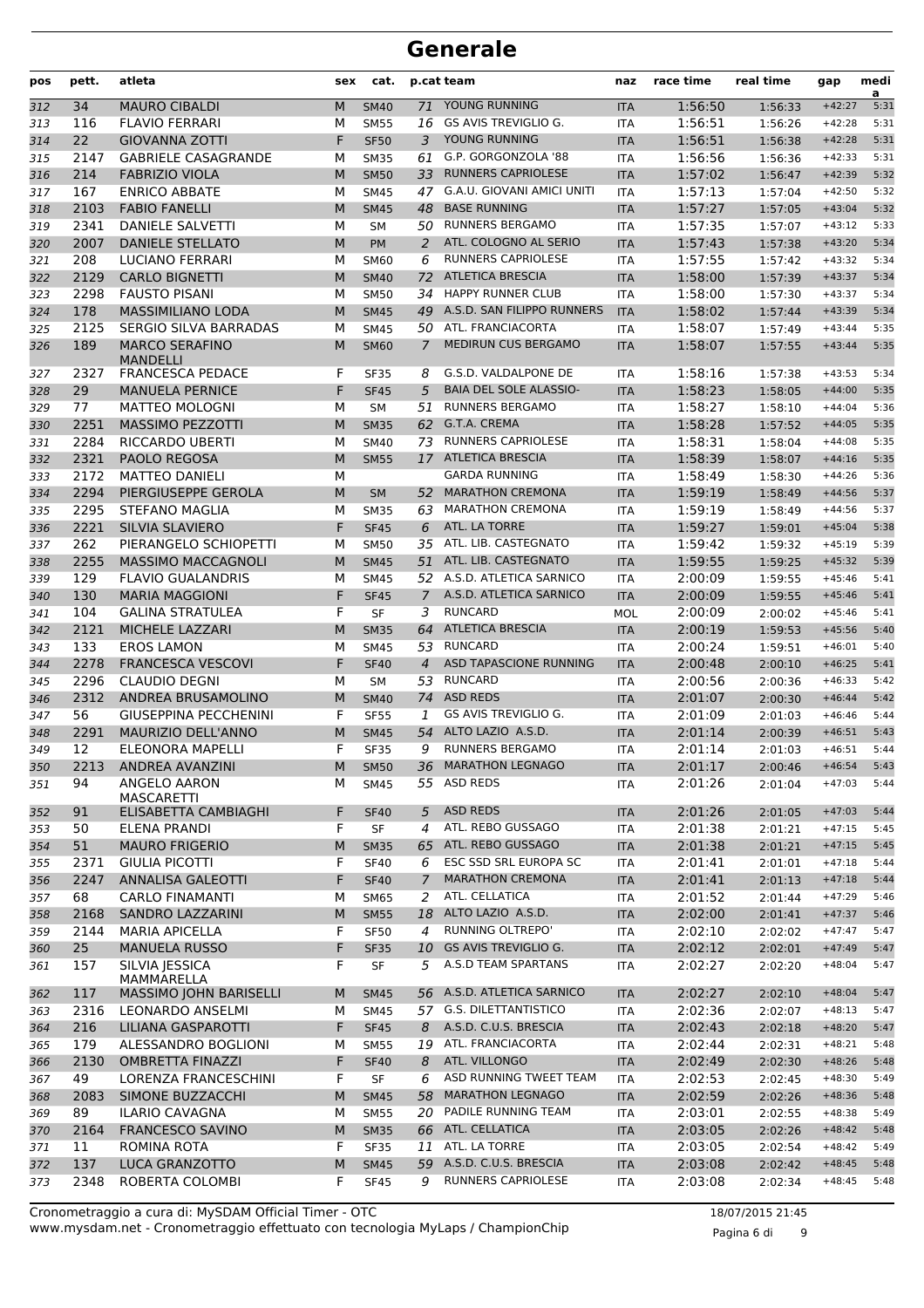| pos        | pett.          | atleta                                           | sex    | cat.                       |          | p.cat team                                            | naz                      | race time          | real time          | gap                  | medi<br>a    |
|------------|----------------|--------------------------------------------------|--------|----------------------------|----------|-------------------------------------------------------|--------------------------|--------------------|--------------------|----------------------|--------------|
| 374        | 203            | PATRIZIA BELOTTI                                 | F      | <b>SF40</b>                | 9        | <b>RUNNERS CAPRIOLESE</b>                             | <b>ITA</b>               | 2:03:09            | 2:02:53            | $+48:46$             | 5:49         |
| 375        | 2138           | <b>ROBERTO MANNI</b>                             | М      | <b>SM45</b>                | 60       | POL. VOBARNO                                          | <b>ITA</b>               | 2:03:13            | 2:02:48            | $+48:50$             | 5:49         |
| 376        | 2311           | <b>ANNAMARIA CAVALLERI</b>                       | F      | <b>SF40</b>                | 10       | <b>ASD REDS</b>                                       | <b>ITA</b>               | 2:03:14            | 2:02:54            | $+48:51$             | 5:49         |
| 377        | 2266           | <b>GUIDO SESTILI</b>                             | М      | <b>SM</b>                  | 54       | <b>MARATHON LEGNAGO</b>                               | <b>ITA</b>               | 2:03:21            | 2:02:58            | $+48:58$             | 5:49         |
| 378        | 206            | <b>FABRIZIO COLOSIO</b>                          | M      | <b>SM35</b>                | 67       | <b>RUNNERS CAPRIOLESE</b>                             | <b>ITA</b>               | 2:03:26            | 2:03:12            | $+49:03$             | 5:50         |
| 379        | 2345           | SIMONE PERASSO                                   | М      | <b>SM40</b>                | 75       | <b>TRIATHLON DUATHLON</b>                             | <b>ITA</b>               | 2:03:27            | 2:02:58            | $+49:04$             | 5:49         |
| 380        | 2146           | <b>GIOVANNI POLI</b>                             | M      | <b>SM50</b>                | 37       | <b>TRIATHLON DUATHLON</b>                             | <b>ITA</b>               | 2:03:27            | 2:02:59            | $+49:04$             | 5:49         |
| 381        | 2211<br>2148   | MICHELA ARCHETTI<br><b>GIAN PAOLO PEGURRI</b>    | F<br>M | <b>SF35</b><br><b>SM40</b> | 76       | 12 ATLETICA PROAI GOLEM A.S.<br><b>RUNCARD</b>        | <b>ITA</b>               | 2:03:31<br>2:03:43 | 2:03:04<br>2:03:24 | $+49:08$<br>$+49:20$ | 5:49<br>5:50 |
| 382        | 2272           | <b>LUCA GAETI</b>                                | M      | <b>SM35</b>                | 68       | <b>RUNCARD</b>                                        | <b>ITA</b>               | 2:03:52            |                    | $+49:29$             | 5:50         |
| 383<br>384 | 88             | ALESSANDRA MICHELIN                              | F      | <b>SF40</b>                | 11       | <b>FREE-ZONE</b>                                      | <b>ITA</b><br><b>ITA</b> | 2:03:59            | 2:03:14<br>2:03:38 | $+49:36$             | 5:51         |
| 385        | 2263           | <b>NICOLA BRIDI</b>                              | М      | <b>SM</b>                  | 55       | ATL. BEDIZZOLE                                        | <b>ITA</b>               | 2:04:06            | 2:03:31            | $+49:43$             | 5:51         |
| 386        | 2267           | <b>CARLO ALBERTO</b><br><b>CORNALBA</b>          | M      | <b>SM50</b>                | 38       | <b>BAIA DEL SOLE ALASSIO-</b>                         | <b>ITA</b>               | 2:04:07            | 2:03:25            | $+49:44$             | 5:50         |
| 387        | 2338           | LUIGI ORLANDINI                                  | М      | <b>SM65</b>                | 3        | <b>RUNNERS BERGAMO</b>                                | <b>ITA</b>               | 2:04:10            | 2:03:51            | $+49:47$             | 5:52         |
| 388        | 2207           | <b>GERARDO MINCHILLO</b>                         | M      | <b>SM55</b>                | 21       | <b>GS AVIS TREVIGLIO G.</b>                           | <b>ITA</b>               | 2:04:11            | 2:03:35            | $+49:48$             | 5:51         |
| 389        | 197            | <b>LUCA PIROLA</b>                               | М      | <b>SM40</b>                | 77       | <b>RUNNERS BERGAMO</b>                                | <b>ITA</b>               | 2:04:32            | 2:04:20            | $+50:09$             | 5:53         |
| 390        | 118            | <b>ELEONORA SOUERI</b>                           | F      | <b>SF</b>                  | 7        | <b>ASD PIACENZA SPORT</b>                             | <b>ITA</b>               | 2:04:45            | 2:04:32            | $+50:22$             | 5:54         |
| 391        | 2264           | <b>ANGELO CARMINATI</b>                          | М      | <b>SM45</b>                | 61       | ATL. CRAL CREBERG                                     | <b>ITA</b>               | 2:04:50            | 2:04:23            | $+50:27$             | 5:53         |
| 392        | 2152           | <b>MARCO GIOVANNI</b><br><b>FAVARETTO</b>        | M      | <b>SM</b>                  | 56       | <b>BASE RUNNING</b>                                   | <b>ITA</b>               | 2:04:51            | 2:04:29            | $+50:28$             | 5:53         |
| 393        | 192            | <b>MASSIMO DONADI</b>                            | М      | <b>SM40</b>                | 78       | <b>RUNNERS BERGAMO</b>                                | <b>ITA</b>               | 2:04:52            | 2:04:40            | $+50:29$             | 5:54         |
| 394        | 2347           | <b>LUISA BERTOSSI</b><br><b>NICOLA FUSINI</b>    | F      | <b>SF40</b>                | 12       | <b>RUNNERS CAPRIOLESE</b>                             | <b>ITA</b>               | 2:04:53            | 2:04:20            | $+50:30$             | 5:53         |
| 395<br>396 | 2351<br>2268   | <b>SILVIO GIACOMO</b>                            | М<br>M | <b>SM40</b><br><b>SM55</b> | 79<br>22 | <b>RUNNERS CAPRIOLESE</b><br><b>HAPPY RUNNER CLUB</b> | <b>ITA</b><br><b>ITA</b> | 2:05:14<br>2:05:16 | 2:04:39<br>2:04:49 | $+50:51$<br>$+50:53$ | 5:54<br>5:54 |
|            | 70             | <b>BONACORSI</b><br>CAMILLA BARATTO              | F      | <b>SF40</b>                | 13       | ESC SSD SRL EUROPA SC                                 | <b>ITA</b>               | 2:05:28            |                    | $+51:05$             | 5:56         |
| 397<br>398 | 233            | <b>CLAUDIA GAVAZZI</b>                           | F      | <b>SF45</b>                | 10       | YOUNG RUNNING                                         | <b>ITA</b>               | 2:05:41            | 2:05:13<br>2:05:26 | $+51:18$             | 5:56         |
| 399        | 2181           | TAMARA DI MODUGNO                                | F      | <b>SF45</b>                | 11       | <b>EQUIPE RUNNING</b>                                 | <b>ITA</b>               | 2:05:42            | 2:05:26            | $+51:19$             | 5:56         |
| 400        | $\overline{7}$ | <b>ANDREA PAVARINI</b>                           | M      | <b>SM35</b>                | 69       | <b>HAPPY RUNNER CLUB</b>                              | <b>ITA</b>               | 2:05:54            | 2:05:45            | $+51:31$             | 5:57         |
| 401        | 110            | <b>DARIO CONSOLI</b>                             | М      | <b>SM45</b>                |          | 62 ATL. SALETTI                                       | <b>ITA</b>               | 2:05:56            | 2:05:31            | $+51:33$             | 5:56         |
| 402        | 191            | <b>GIANBATTISTA COMOTTI</b>                      | M      | <b>SM45</b>                | 63       | <b>RUNNERS BERGAMO</b>                                | <b>ITA</b>               | 2:05:56            | 2:05:29            | $+51:33$             | 5:56         |
| 403        | 2337           | <b>SILVIA LENA</b>                               | F      | <b>SF40</b>                | 14       | <b>RUNNERS BERGAMO</b>                                | <b>ITA</b>               | 2:05:56            | 2:05:31            | $+51:33$             | 5:56         |
| 404        | 2339           | <b>ANDREA REGONESI</b>                           | M      | <b>SM</b>                  | 57       | <b>RUNNERS BERGAMO</b>                                | <b>ITA</b>               | 2:05:56            | 2:05:31            | $+51:33$             | 5:56         |
| 405        | 2107           | <b>FABRIZIO RAMPINI</b>                          | M      | <b>SM40</b>                | 80       | <b>EOUIPE RUNNING</b>                                 | <b>ITA</b>               | 2:06:26            | 2:06:06            | $+52:03$             | 5:58         |
| 406        | 2210           | <b>MATTEO GALLINI</b>                            | M      | <b>SM40</b>                | 81       | <b>MARATHON LEGNAGO</b>                               | <b>ITA</b>               | 2:06:40            | 2:06:11            | $+52:17$             | 5:58         |
| 407        | 2333           | <b>MASSIMILIANO FUSARI</b>                       | М      | <b>SM40</b>                | 82       | <b>RUNNERS CAPRIOLESE</b>                             | <b>ITA</b>               | 2:06:50            | 2:06:09            | $+52:27$             | 5:58         |
| 408        | 151            | <b>LAURA OMODEI</b>                              | F      | <b>SF40</b>                | 15       | U. ATL. VALTROMPIA                                    | <b>ITA</b>               | 2:07:50            | 2:07:33            | $+53:27$             | 6:02         |
| 409        | 35             | <b>ALDO ROSSI</b>                                | М      | <b>SM40</b>                | 83       | YOUNG RUNNING                                         | <b>ITA</b>               | 2:08:21            | 2:08:03            | $+53:58$             | 6:04         |
| 410        | 2276           | <b>MASSIMO PRADELLA</b>                          | M      | <b>SM50</b>                |          | 39 A.S. GINNIC-CLUB PIACENZA                          | <b>ITA</b>               | 2:08:44            | 2:08:09            | $+54:21$             | 6:04         |
| 411        | 131            | <b>LAURA BERARDI</b>                             | F      | <b>SF40</b>                |          | 16 ESC SSD SRL EUROPA SC                              | ITA                      | 2:08:52            | 2:08:26            | $+54:29$             | 6:05         |
| 412        | 2228           | RAFFAELLA COLOMBO                                | F      | <b>SF40</b>                | 17       | <b>HAPPY RUNNER CLUB</b>                              | <b>ITA</b>               | 2:09:05            | 2:08:31            | $+54:42$             | 6:05         |
| 413        | 2289           | LUCIANA ALESSANDRA<br><b>RUSSO</b>               | F      | <b>SF45</b>                | 12       | <b>G.S. DILETTANTISTICO</b><br><b>RUNNERS BERGAMO</b> | ITA                      | 2:09:10            | 2:08:40            | $+54:47$             | 6:05         |
| 414        | 194            | <b>DARIO MAOLONI</b><br><b>FILIPPO MAZZOLENI</b> | M      | <b>SM65</b>                | 4        | 23 ATL. PRESEZZO                                      | <b>ITA</b>               | 2:09:38            | 2:09:27            | $+55:15$             | 6:08<br>6:08 |
| 415        | 2286<br>46     | <b>MAURIZIO MAZZOCCHI</b>                        | М<br>M | <b>SM55</b><br><b>SM60</b> | 8        | POD. S.MAURIZIO                                       | <b>ITA</b>               | 2:09:44<br>2:09:46 | 2:09:34            | $+55:21$<br>$+55:23$ | 6:08         |
| 416<br>417 | 2378           | ELISABETTA VENTURELLI                            | F      | <b>SF35</b>                | 13       | RUNNERS BERGAMO                                       | <b>ITA</b><br>ITA        | 2:09:46            | 2:09:39<br>2:09:08 | $+55:23$             | 6:07         |
| 418        | 101            | <b>STEFANO FRANCIOLINI</b>                       | M      | <b>SM55</b>                | 24       | <b>CAMBIASO RISSO RUNNING</b>                         | <b>ITA</b>               | 2:09:48            | 2:09:33            | $+55:25$             | 6:08         |
| 419        | 136            | CARLA LEONI                                      | F      | <b>SF40</b>                |          | 18 ESC SSD SRL EUROPA SC                              | ITA                      | 2:09:52            | 2:09:37            | $+55:29$             | 6:08         |
| 420        | 2111           | <b>MAURIZIA CERUTI</b>                           | F      | <b>SF40</b>                | 19       | <b>MARATHON CREMONA</b>                               | <b>ITA</b>               | 2:10:00            | 2:09:31            | $+55:37$             | 6:08         |
| 421        | 2248           | PAOLA BERGAMASCHI                                | F      | <b>SF45</b>                |          | 13 MARATHON CREMONA                                   | <b>ITA</b>               | 2:10:00            | 2:09:18            | $+55:37$             | 6:07         |
| 422        | 2249           | SIMONE LODIGIANI                                 | M      | <b>SM35</b>                | 70       | <b>MARATHON CREMONA</b>                               | <b>ITA</b>               | 2:10:00            | 2:09:31            | $+55:37$             | 6:08         |
| 423        | 2279           | <b>TAZIO BOCCACCIO</b>                           | М      | <b>SM55</b>                | 25       | <b>MARATHON CREMONA</b>                               | ITA                      | 2:10:00            | 2:09:19            | $+55:37$             | 6:07         |
| 424        | 2178           | PAOLO AMICI                                      | M      | <b>SM40</b>                | 84       |                                                       | <b>ITA</b>               | 2:10:12            | 2:09:45            | $+55:49$             | 6:08         |
| 425        | 237            | <b>GIANFRANCO PIANA</b>                          | М      | <b>SM40</b>                |          | 85 SPORT FITNESS & CO. SRL                            | ITA                      | 2:10:35            | 2:10:27            | $+56:12$             | 6:10         |
| 426        | 2271           | PIETRO BONACOSSA                                 | M      | <b>SM45</b>                |          | 64 A.S.D. G.P. GARLASCHESE                            | <b>ITA</b>               | 2:10:38            | 2:10:15            | $+56:15$             | 6:10         |
| 427        | 2119           | <b>GUIDO FAZION</b>                              | М      | SM                         |          | 58 INDIVIDUALE                                        | <b>ITA</b>               | 2:10:43            | 2:10:26            | $+56:20$             | 6:10         |
| 428        | 2206           | STEFANO ALESSIO PASSONI                          | M      | <b>SM</b>                  |          | 59 GS AVIS TREVIGLIO G.                               | <b>ITA</b>               | 2:11:13            | 2:10:37            | $+56:50$             | 6:11         |
| 429        | 2209           | DAVIDE ZENNARO                                   | М      | <b>SM45</b>                | 65       | <b>MARATHON LEGNAGO</b>                               | ITA                      | 2:11:19            | 2:10:48            | $+56:56$             | 6:11         |
| 430        | 43             | RENATO ANGELO SACCO                              | M      | <b>SM50</b>                | 40       | POLISPORTIVA TORRILE                                  | <b>ITA</b>               | 2:11:29            | 2:11:17            | $+57:06$             | 6:13         |
| 431        | 2257           | KATIUSCIA DE CRISTIAN                            | F      | <b>SF40</b>                |          | 20 POL. DIMENSIONE SPORT                              | ITA                      | 2:11:37            | 2:10:54            | $+57:14$             | 6:12         |
| 432        | 128            | <b>ONDINA BARESI</b>                             | F      | <b>SF50</b>                | 5        | ATL. VIGHENZI PADENGHE                                | <b>ITA</b>               | 2:11:55            | 2:11:32            | $+57:32$             | 6:14         |
| 433        | 2290           | ROSARIA AGNONE                                   | F      | <b>SF35</b>                |          | 14 HAPPY RUNNER CLUB                                  | <b>ITA</b>               | 2:11:58            | 2:11:40            | $+57:35$             | 6:14         |
| 434        | 2353           | <b>ALBERTO RODENGHI</b>                          | M      | <b>SM35</b>                | 71       | <b>RUNNERS CAPRIOLESE</b>                             | <b>ITA</b>               | 2:12:09            | 2:11:37            | $+57:46$             | 6:14         |
| 435        | 2201           | <b>FRANCESCO PAPARO</b>                          | М      | <b>SM35</b>                |          | 72 A.S.D. AMATORI PODISTICA                           | ITA                      | 2:12:13            | 2:11:37            | $+57:50$             | 6:14         |

www.mysdam.net - Cronometraggio effettuato con tecnologia MyLaps / ChampionChip Cronometraggio a cura di: MySDAM Official Timer - OTC 18/07/2015 21:45

Pagina 7 di 9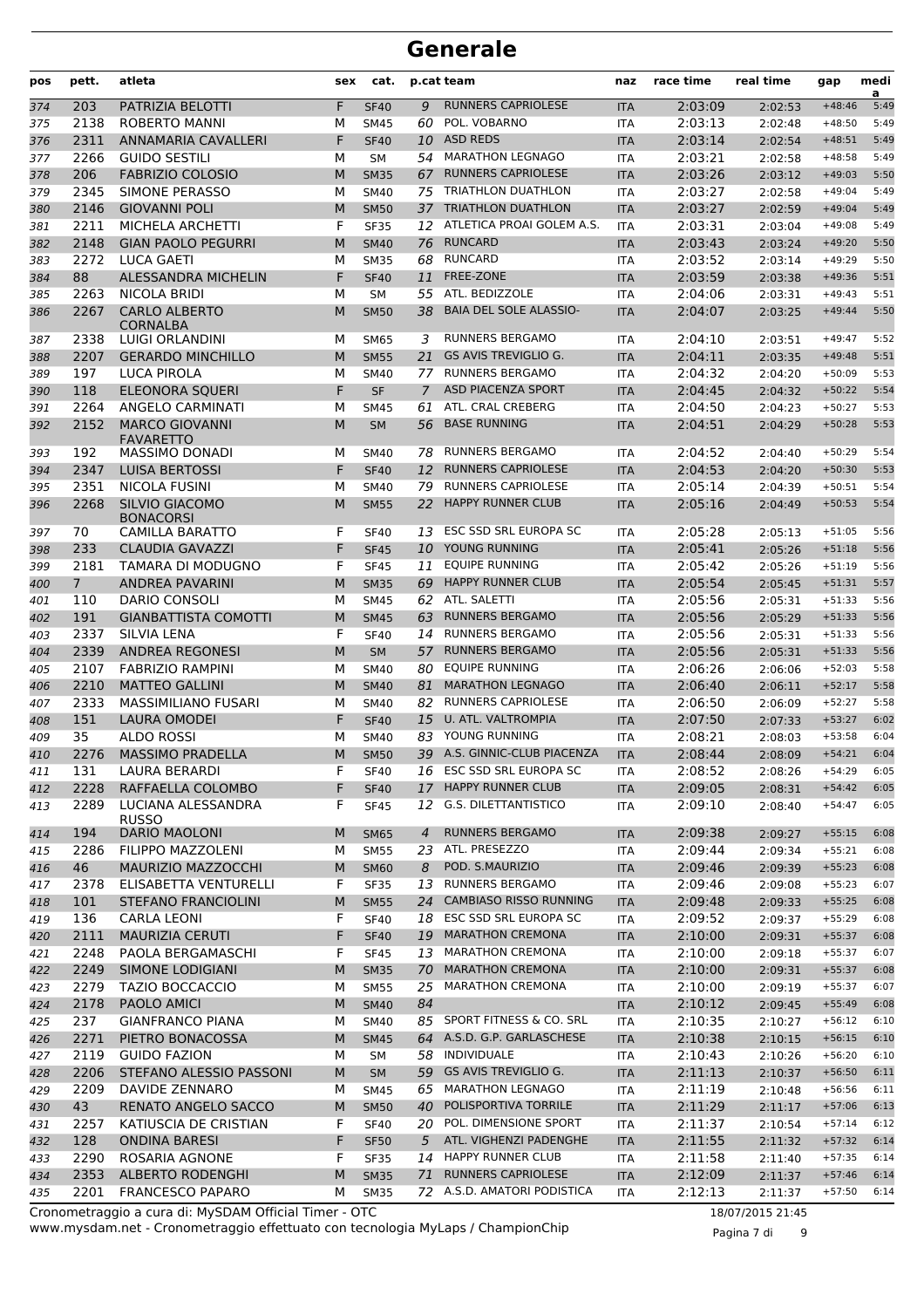| pos | pett. | atleta                        | sex | cat.        |              | p.cat team                        | naz        | race time | real time               | gap        | medi<br>a |
|-----|-------|-------------------------------|-----|-------------|--------------|-----------------------------------|------------|-----------|-------------------------|------------|-----------|
| 436 | 2273  | <b>MARCO TONINI</b>           | M   | <b>SM40</b> | 86           |                                   | <b>ITA</b> | 2:12:14   | 2:11:35                 | $+57:51$   | 6:14      |
| 437 | 2222  | <b>MARCO MAURIZIO VILLA</b>   | М   | <b>SM45</b> | 66           | RUNCARD                           | <b>ITA</b> | 2:12:17   | 2:11:34                 | $+57:54$   | 6:14      |
| 438 | 2241  | <b>CLAUDIA DE TOMASI</b>      | F   | <b>SF45</b> | 14           | <b>TEAM OTC COMO</b>              | <b>ITA</b> | 2:12:21   | 2:11:56                 | $+57:58$   | 6:15      |
| 439 | 2313  | PAOLO CANTONI                 | М   | <b>SM35</b> | 73           | ASD REDS                          | <b>ITA</b> | 2:12:28   | 2:11:51                 | $+58:05$   | 6:14      |
| 440 | 2131  | <b>DAVIDE CERUTI</b>          | M   | <b>SM50</b> | 41           | TEAM OTC COMO                     | <b>ITA</b> | 2:12:33   | 2:12:14                 | $+58:10$   | 6:16      |
| 441 | 2261  | TIZIANA ZANARDELLI            | F   | <b>SF</b>   | 8            | U.S. LA SPORTIVA                  | <b>ITA</b> | 2:13:00   | 2:12:23                 | $+58:37$   | 6:16      |
| 442 | 2260  | <b>STEFANO BRAVI</b>          | M   | <b>SM40</b> |              | 87 U.S. LA SPORTIVA               | <b>ITA</b> | 2:13:00   | 2:12:24                 | $+58:37$   | 6:16      |
| 443 | 13    | <b>CRISTIANO PARZANI</b>      | М   | <b>SM40</b> | 88           | <b>EQUIPE RUNNING</b>             | <b>ITA</b> | 2:13:04   | 2:12:54                 | $+58:41$   | 6:17      |
| 444 | 2315  | <b>GABRIELLA PARAVELLA</b>    | F   | <b>SF40</b> | 21           | <b>RUNCARD</b>                    | <b>ITA</b> | 2:13:08   | 2:12:32                 | $+58:45$   | 6:16      |
| 445 | 2314  | <b>GIANLUIGI CROTTI</b>       | М   | <b>SM40</b> | 89           | <b>RUNCARD</b>                    | <b>ITA</b> | 2:13:08   | 2:12:32                 | $+58:45$   | 6:16      |
| 446 | 2376  | <b>FRANCESCA ROSSI</b>        | F   | <b>SF45</b> | 15           | RUNNING PREALPINO ASD             | <b>ITA</b> | 2:13:15   | 2:12:57                 | $+58:52$   | 6:18      |
| 447 | 2357  | <b>MAURO VEZZOLI</b>          | М   | <b>SM45</b> | 67           | <b>RUNNERS CAPRIOLESE</b>         | <b>ITA</b> | 2:13:36   | 2:13:04                 | $+59:13$   | 6:18      |
| 448 | 2350  | <b>ELENA FOGLIATA</b>         | F   | <b>SF35</b> | 15           | <b>RUNNERS CAPRIOLESE</b>         | <b>ITA</b> | 2:13:36   | 2:13:02                 | $+59:13$   | 6:18      |
| 449 | 2252  | MARIA LUISA GARATTI           | F   | <b>SF45</b> |              | 16 ATL. VIRTUS CASTENEDOLO        | <b>ITA</b> | 2:13:44   | 2:13:08                 | $+59:21$   | 6:18      |
| 450 | 2016  | <b>MASSIMILIANO GARATTI</b>   | M   | <b>SM45</b> | 68           | ATL. PARATICO                     | <b>ITA</b> | 2:13:44   | 2:13:09                 | $+59:21$   | 6:18      |
| 451 | 171   | <b>STEFANO RICCA</b>          | М   | <b>SM35</b> | 74           | FREE-ZONE                         | <b>ITA</b> | 2:14:01   | 2:13:41                 | $+59:38$   | 6:20      |
| 452 | 143   | <b>EMILIO TROTTA</b>          | M   | <b>SM50</b> |              | 42 EQUIPE RUNNING                 | <b>ITA</b> | 2:14:10   | 2:13:56                 | $+59:47$   | 6:20      |
| 453 | 64    | PAOLO COCCHIGLIA              | М   | <b>SM55</b> |              | 26 C.T.L. 3 ATLETICA              | <b>ITA</b> | 2:14:13   | 2:13:59                 | $+59:50$   | 6:21      |
| 454 | 20    | <b>MARA OSIO</b>              | F   | <b>SF35</b> |              | 16 GS AVIS TREVIGLIO G.           | <b>ITA</b> | 2:14:42   | $2:14:31$ +1:00:19      |            | 6:22      |
| 455 | 229   | LOREDANA MAJURI               | F   | <b>SF35</b> |              | 17 ESC SSD SRL EUROPA SC          | <b>ITA</b> | 2:15:34   | 2:15:18                 | $+1:01:11$ | 6:24      |
| 456 | 158   | <b>GIOVANNI LUCA BONOMINI</b> | M   | <b>SM</b>   | 60           | <b>CORRINTIME</b>                 | <b>ITA</b> | 2:15:34   | 2:15:18                 | $+1:01:11$ | 6:24      |
| 457 | 2208  | <b>STEFANO MORETTI</b>        | М   | <b>SM70</b> | 1            | <b>LODI</b>                       | <b>ITA</b> | 2:15:49   | 2:15:19                 | $+1:01:26$ | 6:24      |
| 458 | 122   | <b>ELENA GAFFURINI</b>        | F   | <b>SF40</b> | 22           | <b>ESC SSD SRL EUROPA SC</b>      | <b>ITA</b> | 2:15:56   | $2:15:39$ +1:01:33      |            | 6:25      |
| 459 | 2352  | <b>FRANCESCA PAGANI</b>       | F   | <b>SF35</b> | 18           | <b>RUNNERS CAPRIOLESE</b>         | <b>ITA</b> | 2:16:12   | $2:15:36$ +1:01:49      |            | 6:25      |
| 460 | 2281  | <b>ANDREA ZANELLA</b>         | M   | <b>SM50</b> | 43           | A.S.D. C.U.S. BRESCIA             | <b>ITA</b> | 2:16:12   | $2:15:53$ +1:01:49      |            | 6:26      |
| 461 | 2256  | <b>SALVATORE MULE'</b>        | М   | <b>SM45</b> | 69           | POL. DIL. SANRAFEL                | <b>ITA</b> | 2:16:30   | 2:16:00                 | $+1:02:07$ | 6:26      |
| 462 | 2214  | <b>NICOLA FRANCESCO</b>       | M   | <b>SM50</b> | 44           | <b>MARATHON LEGNAGO</b>           | <b>ITA</b> | 2:16:42   | $2:16:11$ +1:02:19      |            | 6:27      |
|     |       | <b>RENOFFIO</b>               |     |             |              |                                   |            |           |                         |            |           |
| 463 | 2232  | PAOLO CRESPI                  | М   | <b>SM40</b> | 90           | TEAM OTC COMO                     | <b>ITA</b> | 2:16:49   | 2:16:24                 | $+1:02:26$ | 6:27      |
| 464 | 2250  | <b>DAVIDE ROSTAGNO</b>        | M   | <b>SM50</b> | 45           | <b>RUNCARD</b>                    | <b>ITA</b> | 2:16:53   | 2:16:21                 | $+1:02:30$ | 6:27      |
| 465 | 2325  | <b>BARTOLO NUCIFORO</b>       | М   | <b>SM</b>   | 61           | YOUNG RUNNING                     | <b>ITA</b> | 2:16:53   | 2:16:23                 | $+1:02:30$ | 6:27      |
| 466 | 2240  | ROBERTO DALL'OMO              | M   | <b>SM50</b> | 46           | AICS ATL. BIASSONO                | <b>ITA</b> | 2:16:54   | $2:16:21$ +1:02:31      |            | 6:27      |
| 467 | 2225  | PAOLO CERASUOLO               | М   | <b>SM45</b> | 70           |                                   | <b>ITA</b> | 2:17:41   | 2:17:10                 | $+1:03:18$ | 6:30      |
| 468 | 175   | <b>LUIGI AMBROSINO</b>        | M   | <b>SM55</b> |              | 27 A.S.D. PODISTICA TORINO        | <b>ITA</b> | 2:17:58   | $2:17:52$ +1:03:35      |            | 6:32      |
| 469 | 2160  | <b>GABRIELE AIELLI</b>        | М   | <b>SM</b>   | 62           | ATL. FRANCIACORTA                 | <b>ITA</b> | 2:18:31   | 2:18:11                 | $+1:04:08$ | 6:32      |
| 470 | 2163  | FRANCESCO CODENOTTI           | M   | <b>SM</b>   | 63           | SPORT FITNESS & CO. SRL           | <b>ITA</b> | 2:19:29   | 2:19:10                 | $+1:05:06$ | 6:35      |
| 471 | 232   | MONICA ZANETTI                | F   | <b>SF50</b> | 6            | <b>CORRIXBRESCIA</b>              | <b>ITA</b> | 2:20:43   | $2:20:18$ +1:06:20      |            | 6:39      |
| 472 | 2265  | NICOLETTA LAZZARONI           | F   | <b>SF45</b> | 17           |                                   | <b>ITA</b> | 2:20:44   | $2:19:57$ +1:06:21      |            | 6:37      |
| 473 | 2244  | <b>LOREDANA BRUNI</b>         | F   | <b>SF35</b> |              | 19 ROAD RUNNERS CLUB MILANO ITA   |            | 2:21:08   | $2:20:36$ +1:06:45      |            | 6:39      |
| 474 | 256   | PASQUALE ERRICO               | M   | <b>SM55</b> |              | 28 SPORT&FITNESS SRL SOCIETA' ITA |            | 2:21:34   | $2:21:28$ +1:07:11 6:42 |            |           |
| 475 | 2355  | MATTIA SETTI                  | м   | SM          |              | 64 RUNNERS CAPRIOLESE             | ITA        | 2:22:25   | $2:21:50$ +1:08:02      |            | 6:43      |
| 476 | 2375  | <b>SERGIO REBECCHI</b>        | M   | <b>SM55</b> | 29           | <b>RUNNERS CAPRIOLESE</b>         | <b>ITA</b> | 2:22:27   | $2:21:54$ +1:08:04      |            | 6:43      |
| 477 | 2096  | MICHELE BELLOLI               | М   | SM          |              | 65 SORESINA RUNNING CLUB          | ITA        | 2:22:28   | $2:22:09$ +1:08:05      |            | 6:44      |
| 478 | 2349  | <b>STEFANIA DOTTI</b>         | F   | <b>SF35</b> |              | 20 RUNNERS CAPRIOLESE             | <b>ITA</b> | 2:22:33   | $2:21:58$ +1:08:10      |            | 6:43      |
| 479 | 2230  | MARIKA TETTAMANTI             | F   | <b>SF40</b> |              | 23 SPORTS CLUB MELEGNANO          | ITA        | 2:22:53   | $2:22:11 + 1:08:30$     |            | 6:44      |
| 480 | 2287  | <b>SIMONA GUERRERI</b>        | F   | <b>SF50</b> | $7^{\circ}$  | SPORTS CLUB MELEGNANO             | <b>ITA</b> | 2:22:53   | $2:22:11 + 1:08:30$     |            | 6:44      |
| 481 | 2318  | <b>IVAN LONGARETTI</b>        | м   | <b>SM35</b> |              | 75 ASD REDS                       | ITA        | 2:23:10   | $2:22:33$ +1:08:47      |            | 6:45      |
| 482 | 58    | <b>MALGORZATA BOBREK</b>      | F   | <b>SF40</b> | 24           | POLISPORTIVA RUBIERA              | <b>ITA</b> | 2:23:13   | $2:22:29$ +1:08:50      |            | 6:45      |
| 483 | 162   | <b>GIANFRANCO RAFFELLI</b>    | М   | <b>SM55</b> |              | 30 ATL. RODENGO SAIANO            | ITA        | 2:23:31   | $2:22:54$ +1:09:08      |            | 6:46      |
| 484 | 2223  | ELENA EUGENIA MANINI          | F   | <b>SF</b>   | 9            | <b>RUNCARD</b>                    | <b>ITA</b> | 2:23:39   | $2:22:56$ +1:09:16      |            | 6:46      |
| 485 | 199   | ALICE BALICCO                 | F   | SF          |              | 10 FO' DI PE                      | ITA        | 2:24:36   | $2:24:13 + 1:10:13$     |            | 6:50      |
| 486 | 2377  | ANDREA COANA                  | M   | <b>SM45</b> |              | 71 RUNCARD                        | <b>ITA</b> | 2:24:36   | $2:24:23$ +1:10:13      |            | 6:50      |
| 487 | 260   | LUCIANO BAIGUERRA             | м   | <b>SM45</b> |              | 72 EUROATLETICA 2002              | ITA        | 2:24:37   | $2:24:20$ +1:10:14      |            | 6:50      |
| 488 | 113   | ELISA PIAZZOLA                | F   | <b>SF40</b> |              | 25 RUNCARD                        | <b>ITA</b> | 2:24:46   | $2:24:29$ +1:10:23      |            | 6:50      |
| 489 | 114   | PIERANGELO COSTA              | м   | <b>SM55</b> |              | 31 RUNCARD                        | ITA        | 2:24:47   | 2:24:29                 | $+1:10:24$ | 6:50      |
| 490 | 19    | LUCREZIA ALFIERI              | F   | <b>SF45</b> |              | 18 PODISMO MUGGIANO               | <b>ITA</b> | 2:24:54   | $2:24:42$ +1:10:31      |            | 6:51      |
| 491 | 95    | <b>LUCIA FRATUS</b>           | F   | <b>SF45</b> |              | 19 ASD REDS                       | ITA        | 2:25:01   | $2:24:38$ +1:10:38      |            | 6:51      |
| 492 | 90    | <b>MIRKO GANDELLI</b>         | M   | <b>SM40</b> |              | 91 ASD REDS                       | <b>ITA</b> | 2:25:01   | $2:24:39$ +1:10:38      |            | 6:51      |
| 493 | 2205  | STEFANIA LANCELLOTTI          | F   | <b>SF35</b> |              | 21 MARATHON LEGNAGO               | <b>ITA</b> | 2:25:22   | $2:24:46$ +1:10:59      |            | 6:51      |
| 494 | 142   | <b>CECILIA GHETTI</b>         | F   | <b>SF65</b> | $\mathbf{1}$ | ESC SSD SRL EUROPA SC             | <b>ITA</b> | 2:25:34   | $2:25:18$ +1:11:11      |            | 6:53      |
| 495 | 141   | LIDIA BEATRICE BETELLI        | F   | <b>SF45</b> |              | 20 ATL. CASTEL ROZZONE            | ITA        | 2:25:45   | $2:25:35$ +1:11:22      |            | 6:54      |
| 496 | 235   | <b>GIANFRANCO VIDALI</b>      | M   | <b>SM60</b> | 9            | ASD SCB LIBERAVVENTURA            | <b>ITA</b> | 2:26:26   | $2:26:11$ +1:12:03      |            | 6:55      |
| 497 | 2277  | <b>ENRICO DAPARMA</b>         | М   | <b>SM70</b> | 2            | A.S. GINNIC-CLUB PIACENZA         | ITA        | 2:28:23   | $2:27:52 + 1:14:00$     |            | 7:00      |
| 498 | 2227  | <b>MASSIMO ACCORONI</b>       | M   | <b>SM</b>   |              | 66 RUNCARD                        | <b>ITA</b> | 2:28:35   | $2:27:54$ +1:14:12      |            | 7:00      |

Pagina 8 di 9